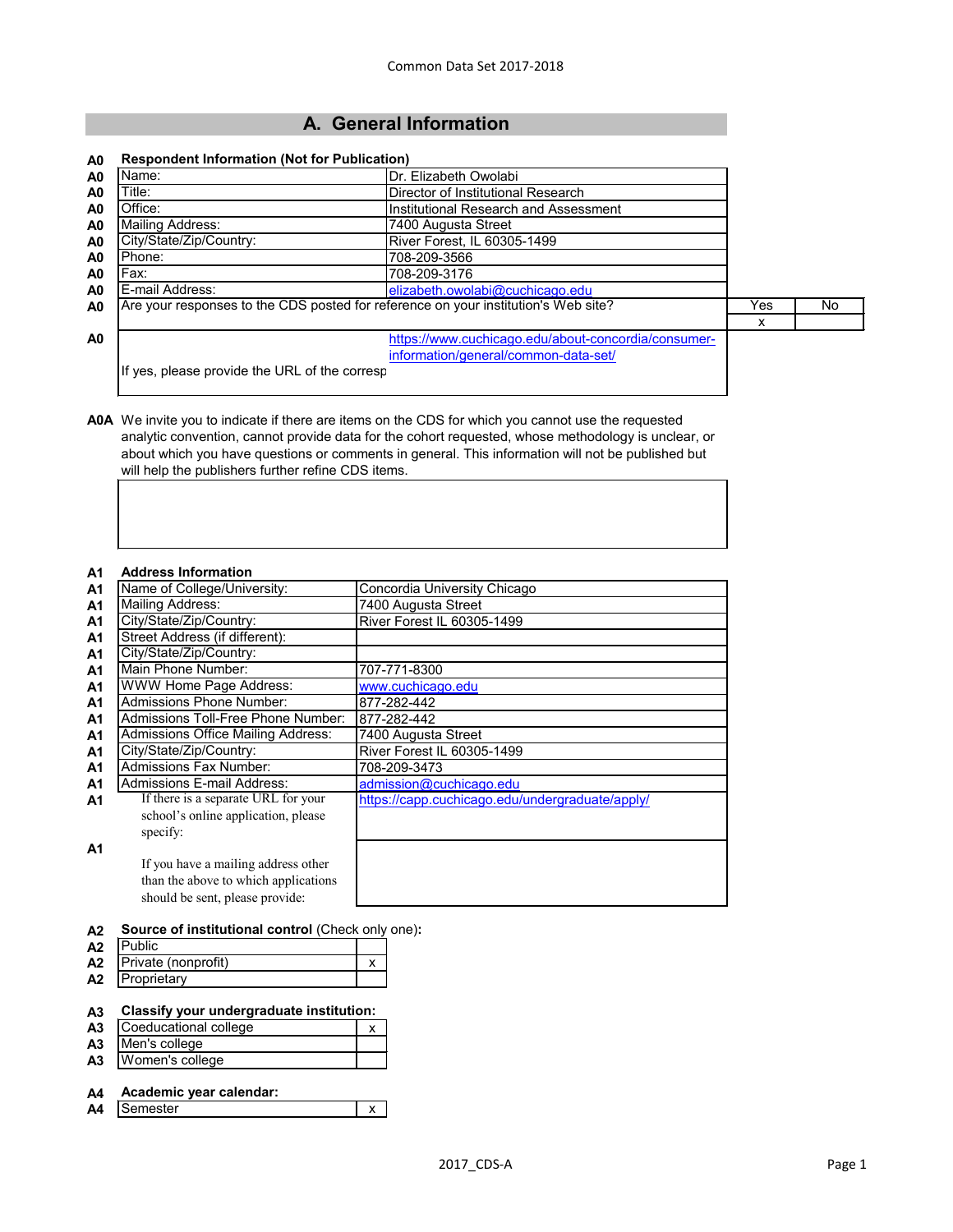| A4             | Quarter                        |  |
|----------------|--------------------------------|--|
| A <sub>4</sub> | <b>Trimester</b>               |  |
| A <sub>4</sub> | $4 - 1 - 4$                    |  |
| A <sub>4</sub> | Continuous                     |  |
| A <sub>4</sub> | Differs by program (describe): |  |
|                |                                |  |
| A4             | Other (describe):              |  |
|                |                                |  |

# **A5 Degrees offered by your institution:**

| A <sub>5</sub> | Certificate                | x |
|----------------|----------------------------|---|
| A <sub>5</sub> | Diploma                    |   |
| A <sub>5</sub> | Associate                  | x |
| A <sub>5</sub> | <b>Transfer Associate</b>  |   |
| A <sub>5</sub> | <b>Terminal Associate</b>  |   |
| A <sub>5</sub> | Bachelor's                 | x |
| A <sub>5</sub> | Postbachelor's certificate |   |
| A5             | Master's                   | x |
| A <sub>5</sub> | Post-master's certificate  | x |
| A <sub>5</sub> | Doctoral degree            |   |
|                | research/scholarship       | x |
| Α5             | Doctoral degree -          |   |
|                | professional practice      | x |
| Α5             | Doctoral degree -- other   | x |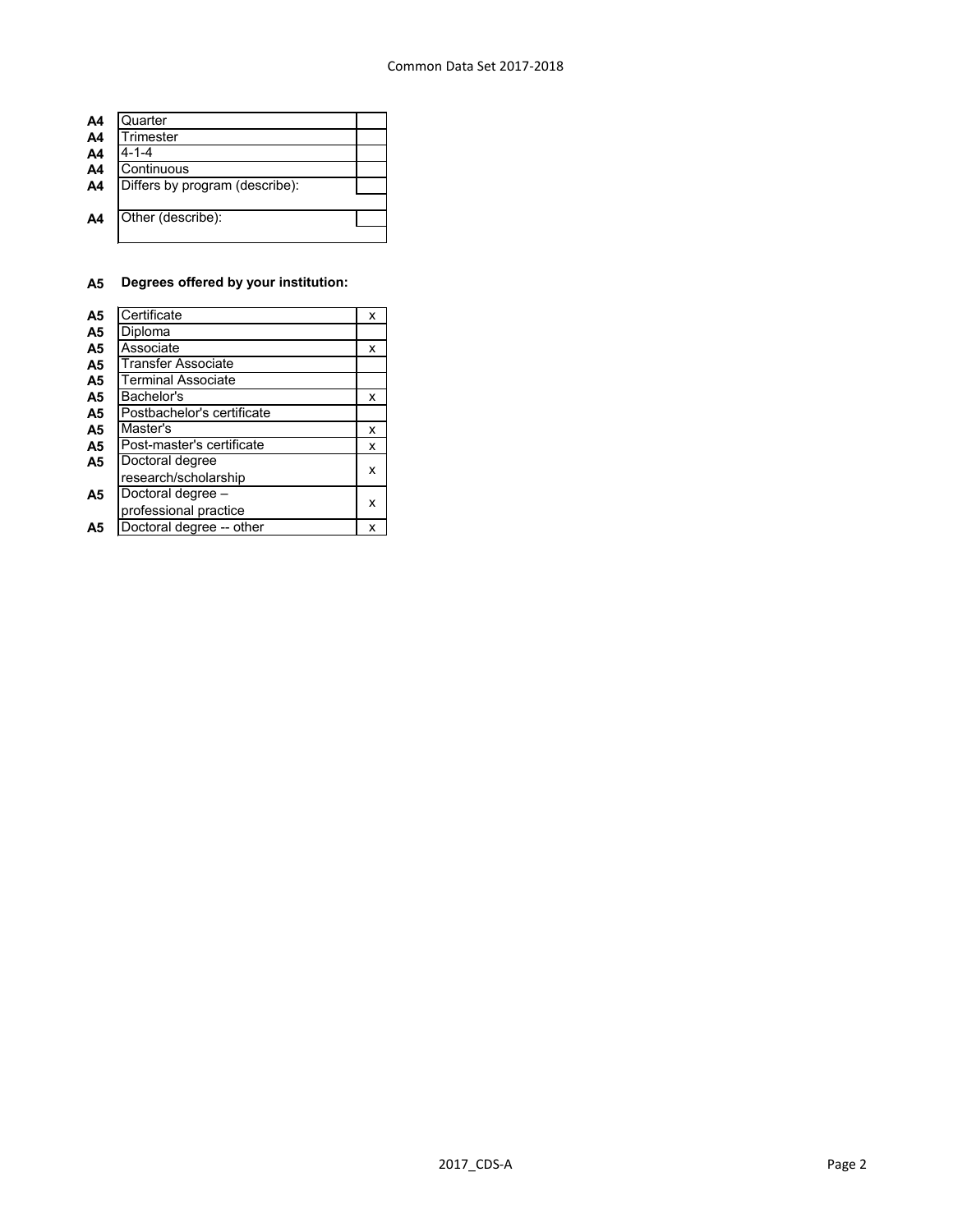# **B. ENROLLMENT AND PERSISTENCE**

**B1 Institutional Enrollment - Men and Women Provide numbers of students for each of the following categories as of the institution's official fall reporting date or as of October 15, 2017. Note: Report students formerly designated as "first professional" in the graduate cells.**

| <b>B1</b> |                                   | <b>FULL-TIME</b> |       | <b>PART-TIME</b> |       |
|-----------|-----------------------------------|------------------|-------|------------------|-------|
| <b>B1</b> |                                   | Men              | Women | Men              | Women |
| <b>B1</b> | <b>Undergraduates</b>             |                  |       |                  |       |
| <b>B1</b> | Degree-seeking, first-time        |                  |       |                  |       |
|           | freshmen                          | 135              | 192   | $\mathbf{0}$     | 0     |
| <b>B1</b> | Other first-year, degree-seeking  | 52               | 83    | 5                | 9     |
| <b>B1</b> | All other degree-seeking          | 350              | 487   | 31               | 53    |
| <b>B1</b> | Total degree-seeking              | 537              | 762   | 36               | 62    |
| <b>B1</b> | All other undergraduates enrolled |                  |       |                  |       |
|           | in credit courses                 | $\mathbf 0$      | 0     | 9                | 5     |
| <b>B1</b> | Total undergraduates              | 537              | 762   | 45               | 67    |
| <b>B1</b> | <b>Graduate</b>                   |                  |       |                  |       |
| <b>B1</b> | Degree-seeking, first-time        | 225              | 600   | 22               | 48    |
| <b>B1</b> | All other degree-seeking          | 760              | 1578  | 318              | 673   |
| <b>B1</b> | All other graduates enrolled in   |                  |       |                  |       |
|           | credit courses                    | 14               | 25    | 9                | 17    |
| <b>B1</b> | Total graduate                    | 999              | 2203  | 349              | 738   |
| <b>B1</b> | Total all undergraduates          |                  |       |                  | 1,411 |
| <b>B1</b> | Total all graduate                |                  |       |                  | 4,289 |
| <b>B1</b> | <b>GRAND TOTAL ALL STUDENTS</b>   |                  |       |                  | 5,700 |

**B2 Enrollment by Racial/Ethnic Category. Provide numbers of undergraduate students for each of the following categories as of the institution's official fall reporting date or as of October 15, 2017. Include international students only in the category "Nonresident aliens." Complete the "Total Undergraduates" column only if you cannot provide data for the first two columns. Report as your institution reports to IPEDS: persons who are Hispanic should be reported only on the Hispanic line, not under any race, and persons who are non-Hispanic multi-racial should be reported only under "Two or more races."** 

| <b>B2</b> |                                                 | Degree-Seeking<br>First-Time<br><b>First Year</b> | Degree-Seeking<br>Undergraduates<br>(include first-time<br>first-year) | Total<br>Undergraduates<br>(both degree- and<br>non-degree-<br>seeking) |
|-----------|-------------------------------------------------|---------------------------------------------------|------------------------------------------------------------------------|-------------------------------------------------------------------------|
| <b>B2</b> | Nonresident aliens                              |                                                   | 33                                                                     | 33                                                                      |
| <b>B2</b> | Hispanic/Latino                                 | 126                                               | 419                                                                    | 419                                                                     |
| <b>B2</b> | Black or African American, non-Hispanic         | 41                                                | 193                                                                    | 193                                                                     |
| <b>B2</b> | White, non-Hispanic                             | 133                                               | 652                                                                    | 655                                                                     |
| <b>B2</b> | American Indian or Alaska Native, non-Hispanic  | 0                                                 | 4                                                                      |                                                                         |
| <b>B2</b> | Asian, non-Hispanic                             | 11                                                | 37                                                                     | 38                                                                      |
| <b>B2</b> | Native Hawaiian or other Pacific Islander, non- |                                                   |                                                                        |                                                                         |
|           | Hispanic                                        | 2                                                 | 4                                                                      |                                                                         |
| <b>B2</b> | Two or more races, non-Hispanic                 | 11                                                | 43                                                                     | 43                                                                      |
| <b>B2</b> | Race and/or ethnicity unknown                   | 2                                                 | 12                                                                     | 22                                                                      |
| <b>B2</b> | TOTAL                                           | 327                                               | 1,397                                                                  | 1,411                                                                   |

## **Persistence**

- **B3 Number of degrees awarded from July 1, 2016 to June 30, 2017**
- **B3** Certificate/diploma 60

| Associate degrees           |      |
|-----------------------------|------|
| Bachelor's degrees          | 351  |
| Postbachelor's certificates | 27   |
| Master's degrees            | 1202 |
| Post-Master's certificates  | 37   |
| Doctoral degrees -          |      |
| research/scholarship        |      |
|                             |      |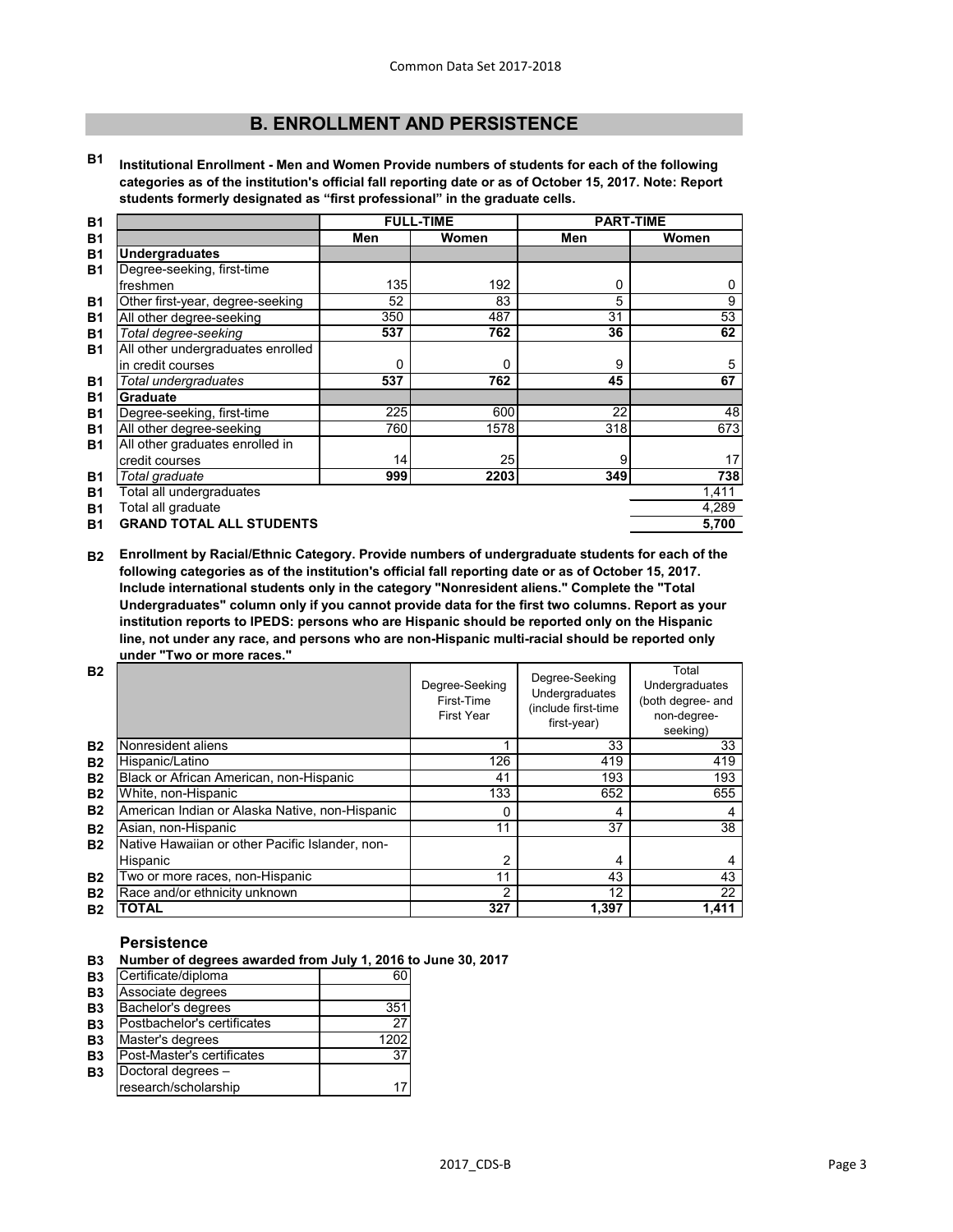| <b>B3</b> | Doctoral degrees - professional |  |
|-----------|---------------------------------|--|
|           | <b>I</b> practice               |  |
| <b>B3</b> | Doctoral degrees - other        |  |

## **Graduation Rates**

The items in this section correspond to data elements collected by the IPEDS Web-based Data Collection System's Graduation Rate Survey (GRS). For complete instructions and definitions of data elements, see the IPEDS GRS Forms and Instructions for the 2017-18 Survey

#### **For Bachelor's or Equivalent Institutions**

In the following section for bachelor's or equivalent programs, please disaggregate the Fall 2010 and Fall 2011 cohorts (formerly CDS B4-B11) into four groups:

• Students who received a Federal Pell Grant\*

• Recipients of a subsidized Stafford Loan who did not receive a Pell Grant

• Students who did not receive either a Pell Grant or a subsidized Stafford Loan

• Total (all students, regardless of Pell Grant or subsidized loan status)

\*Students who received both a Federal Pell Grant and a subsidized Stafford Loan should be reported in the "Recipients of a Federal Pell Grant" column.

For each graduation rate grid below, the numbers in the first three columns for Questions A-G should sum to the cohort total in the fourth column (formerly CDS B4-B11).

## *Fall 2011 Cohort*

|                                 |                                                                                                                                                                                                                                                                               | <b>Recipients of</b><br>a Federal Pell<br>Grant | Recipients of a<br><b>Subsidized</b><br><b>Stafford Loan</b><br>who did not<br>receive a Pell<br>Grant | <b>Students who</b><br>did not receive<br>either a Pell<br>Grant or a<br>subsidized<br><b>Stafford Loan</b> | Total (sum of 3<br>columes to the<br>left) |
|---------------------------------|-------------------------------------------------------------------------------------------------------------------------------------------------------------------------------------------------------------------------------------------------------------------------------|-------------------------------------------------|--------------------------------------------------------------------------------------------------------|-------------------------------------------------------------------------------------------------------------|--------------------------------------------|
| For<br>merl<br>y B4             | A- Initital 2011 cohort of first-time, full-time<br>bachelor's (or equivalent) degree seeking<br>undergraduate-students                                                                                                                                                       | 160                                             | 104                                                                                                    | 79                                                                                                          | 343                                        |
| For<br>merl<br>yB5              | B- Of the initial 2011 cohort, how many did not<br>persist and did not graduate for the following<br>reasons: deceased, permanently disabled, armed 0<br>forces, foreign aid service of the federal<br>government, or official church missions; total<br>allowable exclusions |                                                 | 0                                                                                                      | 0                                                                                                           | 0                                          |
| For                             | merl C- Final 2011 cohort, after adjusting for<br>v B6 allowable exclusions                                                                                                                                                                                                   | 160                                             | 104                                                                                                    | 79                                                                                                          | 343                                        |
| For<br>merl<br>y B7             | D - Of the initial 2011 cohort, how many<br>completed the program in four years or<br>less (by Aug. 31, 2015)                                                                                                                                                                 | 34                                              | 37                                                                                                     | 37                                                                                                          | 108                                        |
| For<br>merl<br>y B <sub>8</sub> | E - Of the initial 2011 cohort, how many<br>completed the program in more than four<br>years but in five years or less (after Aug.<br>31, 2015 and by Aug. 31, 2016)                                                                                                          | 29                                              | 11                                                                                                     | $\boldsymbol{8}$                                                                                            | 48                                         |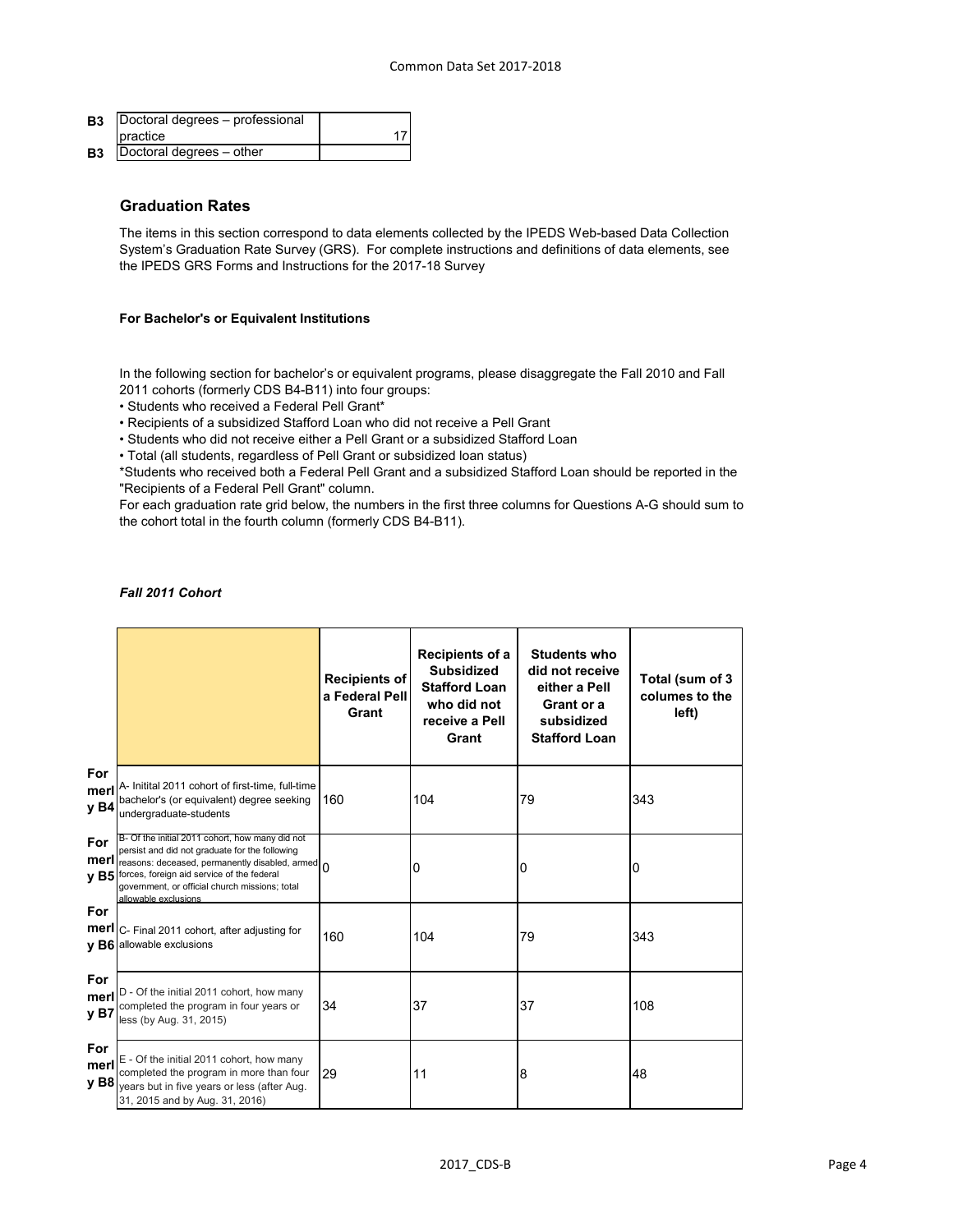| For<br>merl            | F - Of the initial 2011 cohort, how many<br>completed the program in more than five<br>$y$ B9 years but in six years or less (after Aug.<br>31, 2016 and by Aug. 31, 2017) | 12      | 3           |             |             |
|------------------------|----------------------------------------------------------------------------------------------------------------------------------------------------------------------------|---------|-------------|-------------|-------------|
| For<br>У<br><b>B10</b> | <b>merl</b> G - Total graduating within six years (sum<br>of lines D, E, and F)                                                                                            | 65      | 51          | 147         | 163         |
| For<br>У<br><b>B11</b> | <b>merl</b>   H - Six-year graduation rate for 2011<br>cohort (G divided by C)                                                                                             | 0.40625 | 0.490384615 | 0.594936709 | 0.475218659 |

## *Fall 2010 Cohort*

|                                   |                                                                                                                                                                                                                                                                             | <b>Recipients of</b><br>a Federal Pell<br>Grant | Recipients of a<br><b>Subsidized</b><br><b>Stafford Loan</b><br>who did not<br>receive a Pell<br>Grant | <b>Students who</b><br>did not receive<br>either a Pell<br>Grant or a<br>subsidized<br><b>Stafford Loan</b> | Total (sum of 3<br>columes to the<br>left) |
|-----------------------------------|-----------------------------------------------------------------------------------------------------------------------------------------------------------------------------------------------------------------------------------------------------------------------------|-------------------------------------------------|--------------------------------------------------------------------------------------------------------|-------------------------------------------------------------------------------------------------------------|--------------------------------------------|
| For<br>merl<br>y B4               | A- Initital 2010 cohort of first-time, full-time<br>bachelor's (or equivalent) degree seeking<br>undergraduate-students                                                                                                                                                     | 159                                             | 76                                                                                                     | 64                                                                                                          | 299                                        |
| For<br>merl<br>y B5               | B- Of the initial 2010 cohort, how many did not<br>persist and did not graduate for the following<br>reasons: deceased, permanently disabled, armed<br>forces, foreign aid service of the federal<br>government, or official church missions; total<br>allowable exclusions | 0                                               | $\mathbf 0$                                                                                            | $\mathbf 0$                                                                                                 | 0                                          |
| For<br>merl<br>y B6               | C- Final 2010 cohort, after adjusting for<br>allowable exclusions                                                                                                                                                                                                           | 159                                             | 76                                                                                                     | 64                                                                                                          | 299                                        |
| For<br>merl<br>y B7               | D - Of the initial 2010 cohort, how many<br>completed the program in four years or<br>less (by Aug. 31, 2014)                                                                                                                                                               | 29                                              | 33                                                                                                     | 23                                                                                                          | 85                                         |
| For<br>merl<br>y B <sub>8</sub>   | E - Of the initial 2010 cohort, how many<br>completed the program in more than four<br>years but in five years or less (after Aug.<br>31, 2014 and by Aug. 31, 2015)                                                                                                        | 25                                              | 10                                                                                                     | 9                                                                                                           | 44                                         |
| <b>For</b><br>merl<br><b>v</b> B9 | F - Of the initial 2010 cohort, how many<br>completed the program in more than five<br>years but in six years or less (after Aug.<br>31, 2015 and by Aug. 31, 2016)                                                                                                         | 6                                               | 4                                                                                                      | 3                                                                                                           | 13                                         |
| For<br>merl<br>У<br><b>B10</b>    | G - Total graduating within six years (sum<br>of lines D, E, and F)                                                                                                                                                                                                         | 60                                              | 47                                                                                                     | 35                                                                                                          | 142                                        |
| <b>For</b><br>У<br><b>B11</b>     | merl   H - Six-year graduation rate for 2010<br>cohort (G divided by C)                                                                                                                                                                                                     | 0.377358491                                     | 0.618421053                                                                                            | 0.546875                                                                                                    | 0.474916388                                |

**For Two-Year Institutions**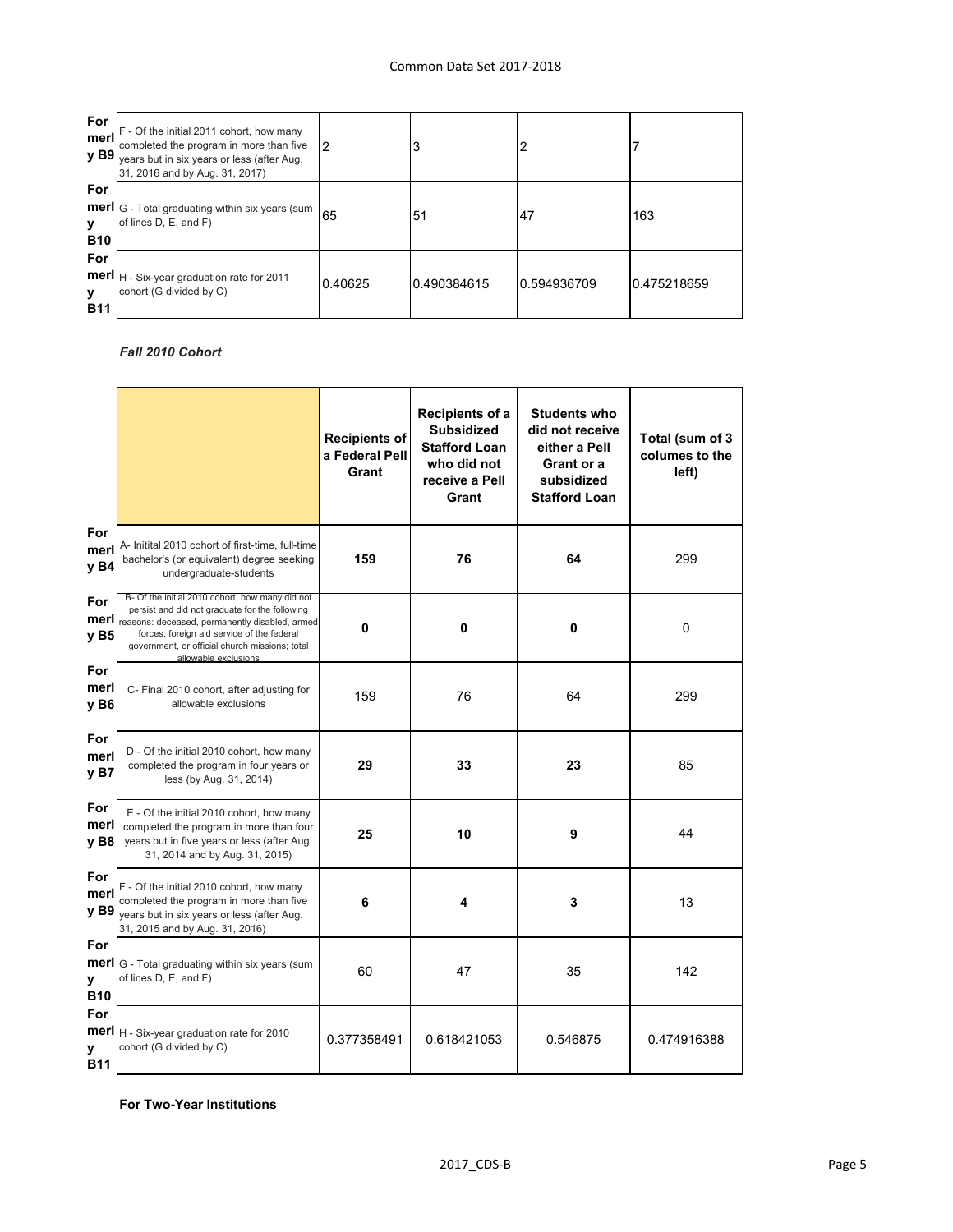Please provide data for the 2014 cohort if available. If 2014 cohort data are not available, provide data for the 2013 cohort.

#### *2014 Cohort*

|            | B12   Initial 2014 cohort, total of first-time, full-time degree/certificate-seeking students:                                                                                                                                                                                             |   |
|------------|--------------------------------------------------------------------------------------------------------------------------------------------------------------------------------------------------------------------------------------------------------------------------------------------|---|
|            | <b>B13</b> Of the initial 2014 cohort, how many did not persist and did not graduate for the<br>following reasons: death, permanent disability, service in the armed forces, foreign aid<br>service of the federal government, or official church missions; total allowable<br>exclusions: |   |
|            | <b>B14</b> Final 2014 cohort, after adjusting for allowable exclusions (Subtract question B13 from<br>question B12):                                                                                                                                                                       | 0 |
| <b>B15</b> | Completers of programs of less than two years duration (total):                                                                                                                                                                                                                            |   |
| B16        | Completers of programs of less than two years within 150 percent of normal time:                                                                                                                                                                                                           |   |
| <b>B17</b> | Completers of programs of at least two but less than four years (total):                                                                                                                                                                                                                   |   |
|            | <b>B18</b> Completers of programs of at least two but less than four-years within 150 percent of<br>normal time:                                                                                                                                                                           |   |
| <b>B19</b> | Total transfers-out (within three years) to other institutions:                                                                                                                                                                                                                            |   |
| <b>B20</b> | Total transfers to two-year institutions:                                                                                                                                                                                                                                                  |   |
|            | <b>B21</b> Total transfers to four-year institutions:                                                                                                                                                                                                                                      |   |

#### *2013 Cohort*

|            | <b>B12</b> Initial 2013 cohort, total of first-time, full-time degree/certificate-seeking students:                                                                                                                                                                                        |   |
|------------|--------------------------------------------------------------------------------------------------------------------------------------------------------------------------------------------------------------------------------------------------------------------------------------------|---|
|            | <b>B13</b> Of the initial 2013 cohort, how many did not persist and did not graduate for the<br>following reasons: death, permanent disability, service in the armed forces, foreign aid<br>service of the federal government, or official church missions; total allowable<br>exclusions: |   |
|            | <b>B14</b> Final 2013 cohort, after adjusting for allowable exclusions (Subtract question B13 from<br>question B12):                                                                                                                                                                       | 0 |
|            | <b>B15</b> Completers of programs of less than two years duration (total):                                                                                                                                                                                                                 |   |
|            | <b>B16</b> Completers of programs of less than two years within 150 percent of normal time:                                                                                                                                                                                                |   |
|            | <b>B17</b> Completers of programs of at least two but less than four years (total):                                                                                                                                                                                                        |   |
|            | <b>B18</b> Completers of programs of at least two but less than four-years within 150 percent of                                                                                                                                                                                           |   |
|            | normal time:                                                                                                                                                                                                                                                                               |   |
| <b>B19</b> | Total transfers-out (within three years) to other institutions:                                                                                                                                                                                                                            |   |
| <b>B20</b> | Total transfers to two-year institutions:                                                                                                                                                                                                                                                  |   |
| <b>B21</b> | Total transfers to four-year institutions:                                                                                                                                                                                                                                                 |   |

#### **Retention Rates**

Report for the cohort of all full-time, first-time bachelor's (or equivalent) degree-seeking undergraduate students who entered in Fall 2016 (or the preceding summer term). The initial cohort may be adjusted for students who departed for the following reasons: death, permanent disability, service in the armed forces, foreign aid service of the federal government or official church missions. No other adjustments to the initial cohort should be made.

| <b>B22</b> For the cohort of all full-time bachelor's (or equivalent) degree-seeking undergraduate |        |
|----------------------------------------------------------------------------------------------------|--------|
| students who entered your institution as freshmen in Fall 2016 (or the preceding                   |        |
| summer term), what percentage was enrolled at your institution as of the date your                 |        |
| linstitution calculates its official enrollment in Fall 2017?                                      | 67.00% |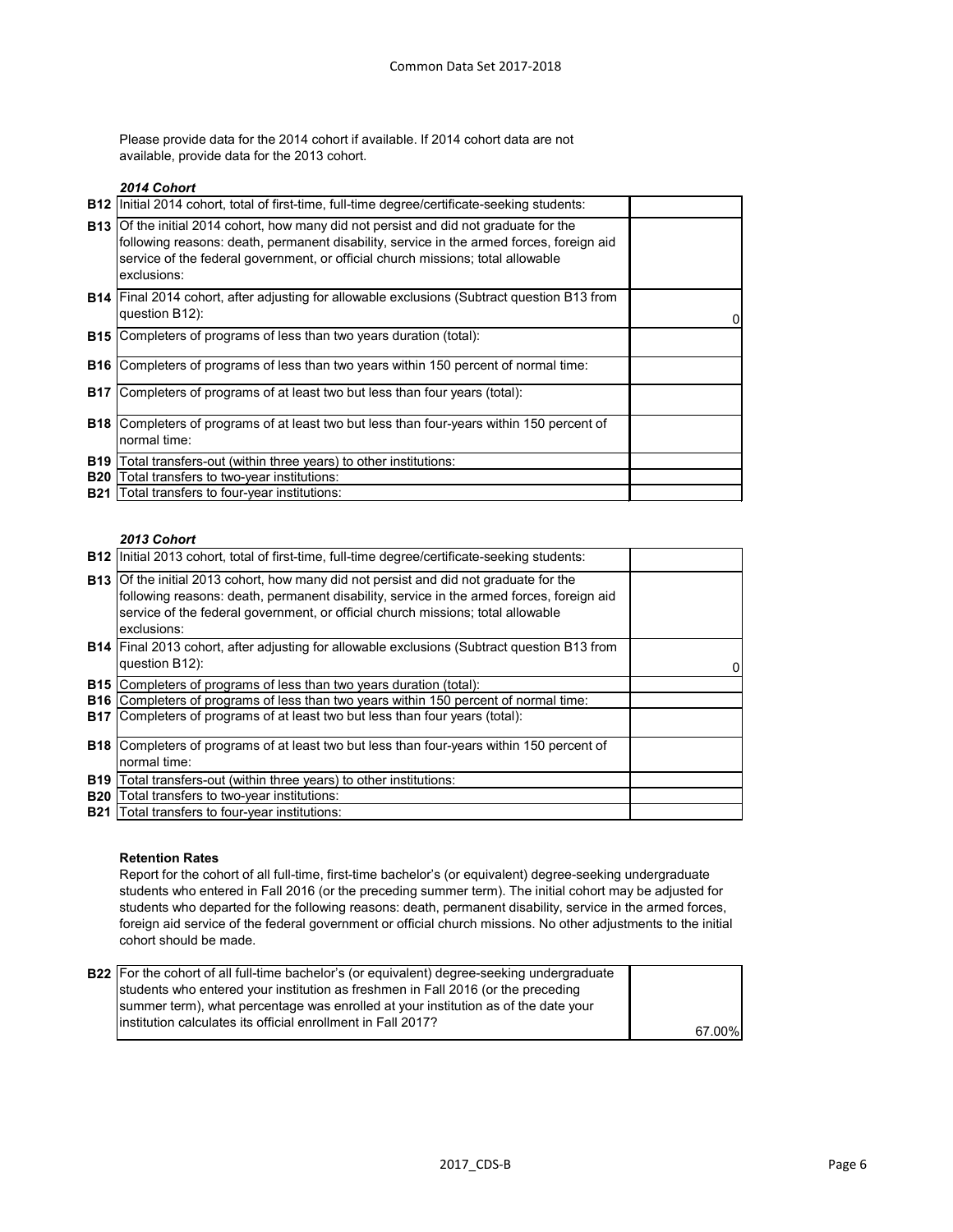# **C. FIRST-TIME, FIRST-YEAR (FRESHMAN) ADMISSION**

#### **Applications**

**C1 First-time, first-year, (freshmen) students: Provide the number of degree-seeking, first-time, first-year students who applied, were admitted, and enrolled (full- or part-time) in Fall 2017. Include early decision, early action, and students who began studies during summer in this cohort. Applicants should include only those students who fulfilled the requirements for consideration for admission (i.e., who completed actionable applications) and who have been notified of one of the following actions: admission, nonadmission, placement on waiting list, or application withdrawn (by applicant or institution). Admitted applicants should include wait-listed students who were subsequently offered admission.**

| C <sub>1</sub> | Total first-time, first-year (freshman) men who applied               | 1876 |
|----------------|-----------------------------------------------------------------------|------|
| C <sub>1</sub> | Total first-time, first-year (freshman) women who applied             | 2879 |
|                |                                                                       |      |
| C <sub>1</sub> | Total first-time, first-year (freshman) men who were admitted         | 1385 |
| C <sub>1</sub> | Total first-time, first-year (freshman) women who were admitted       | 2168 |
|                |                                                                       |      |
| C <sub>1</sub> | Total full-time, first-time, first-year (freshman) men who enrolled   | 135  |
| C <sub>1</sub> | Total part-time, first-time, first-year (freshman) men who enrolled   |      |
|                |                                                                       |      |
| C <sub>1</sub> | Total full-time, first-time, first-year (freshman) women who enrolled | 192  |
| C <sub>1</sub> | Total part-time, first-time, first-year (freshman) women who enrolled |      |
|                |                                                                       |      |

**C2 Freshman wait-listed students (students who met admission requirements but whose final admission was contingent on space availability)**

|                |                                                                  | Yes | No |
|----------------|------------------------------------------------------------------|-----|----|
| C <sub>2</sub> | Do you have a policy of placing students on a waiting list?      |     |    |
| C <sub>2</sub> | yes, please answer the questions below for Fall 2017 admissions: |     |    |
| C <sub>2</sub> | Number of qualified applicants offered a place on waiting list   |     |    |
| C <sub>2</sub> | Number accepting a place on the waiting list                     |     |    |
| C <sub>2</sub> | Number of wait-listed students admitted                          |     |    |
|                |                                                                  | Yes | No |
| C <sub>2</sub> | Is your waiting list ranked?                                     |     |    |
| C <sub>2</sub> | yes, do you release that information to students?                |     |    |
| C <sub>2</sub> | Do you release that information to school counselors?            |     |    |
|                |                                                                  |     |    |

## **Admission Requirements**

## **C3 High school completion requirement**

| C <sub>3</sub> | High school diploma is required and GED is        |  |
|----------------|---------------------------------------------------|--|
|                | accepted                                          |  |
| C <sub>3</sub> | High school diploma is required and GED is not    |  |
|                | accepted                                          |  |
| C <sub>3</sub> | High school diploma or equivalent is not required |  |

#### **C4 Does your institution require or recommend a general college-preparatory program for degreeseeking students?**

| C <sub>4</sub> | Require                       |  |
|----------------|-------------------------------|--|
| C <sub>4</sub> | <b>IRecommend</b>             |  |
| C <sub>4</sub> | Neither require nor recommend |  |

**C5 Distribution of high school units required and/or recommended.** Specify the distribution of academic high school course units required and/or recommended of all or most degree-seeking students using Carnegie units (one unit equals one year of study or its equivalent). If you use a different system for calculating units, please convert.

|                              | <b>Units</b>    | <b>Units</b> |
|------------------------------|-----------------|--------------|
|                              | <b>Required</b> | Recommended  |
| Total academic units         |                 |              |
| English                      |                 |              |
| <b>Mathematics</b>           |                 |              |
| Science                      |                 |              |
| Of these, units that must be |                 |              |
| lab                          |                 |              |
| Foreign language             |                 |              |
|                              |                 |              |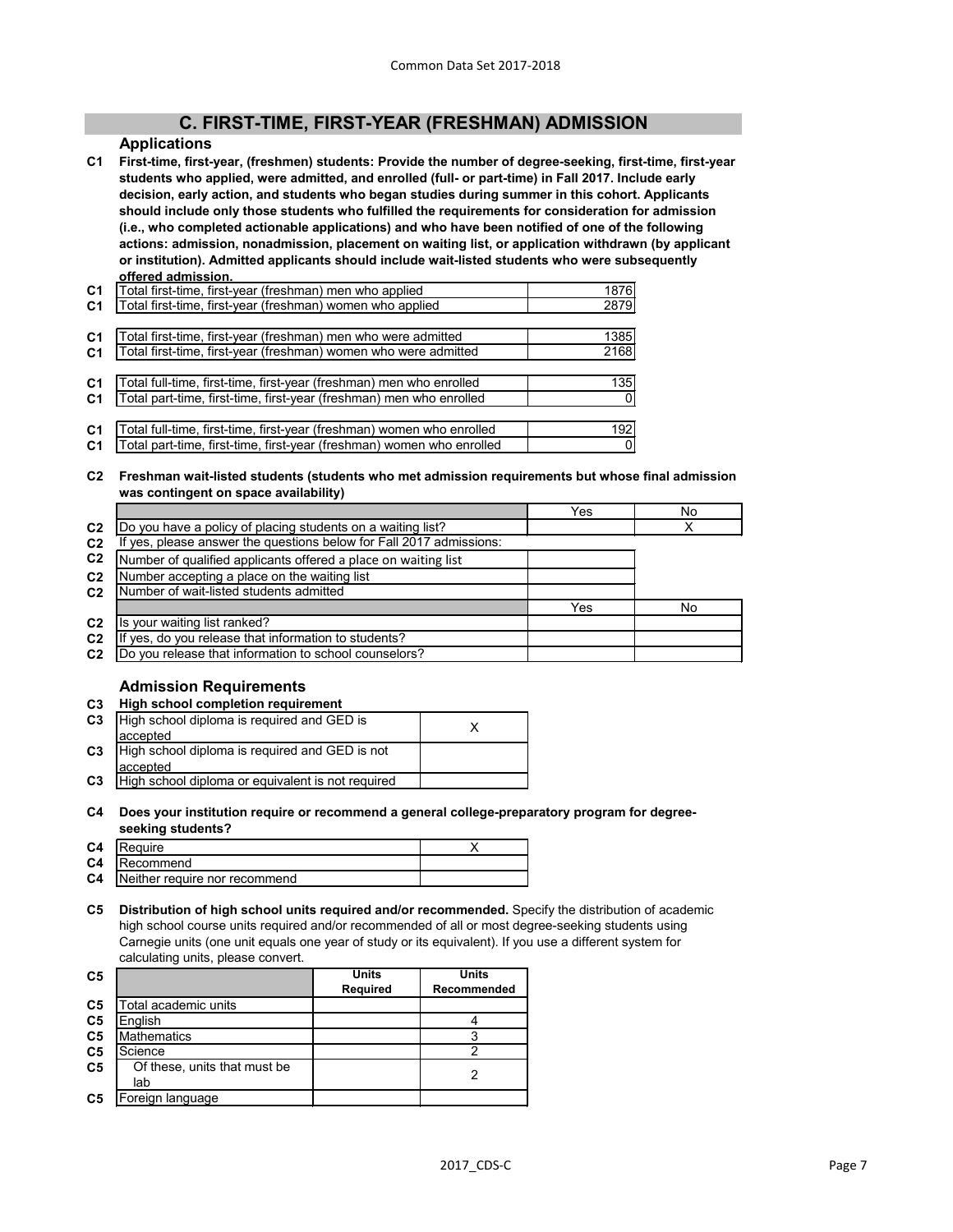| C <sub>5</sub> | Social studies                |  |
|----------------|-------------------------------|--|
| C <sub>5</sub> | History                       |  |
| C <sub>5</sub> | Academic electives            |  |
| C <sub>5</sub> | Computer Science              |  |
| C <sub>5</sub> | <b>Visual/Performing Arts</b> |  |
| C <sub>5</sub> | Other (specify)               |  |
|                |                               |  |

#### **Basis for Selection**

- **C6** Do you have an open admission policy, under which virtually all secondary school graduates or students with GED equivalency diplomas are admitted without regard to academic record, test scores, or other qualifications? If so, check which applies:
- **C6 C6 C6 C6 C6** Open admission policy as described above for all students Open admission policy as described above for most students, but- selective admission for out-of-state students selective admission to some programs other (explain):

#### **C7 Relative importance of each of the following academic and nonacademic factors in first-time, firstyear, degree-seeking (freshman) admission decisions.**

| C <sub>7</sub> |                                   | <b>Very Important</b> | Important | <b>Considered</b>  | <b>Not Considered</b> |
|----------------|-----------------------------------|-----------------------|-----------|--------------------|-----------------------|
| C <sub>7</sub> | <b>Academic</b>                   |                       |           |                    |                       |
| C <sub>7</sub> | Rigor of secondary school         |                       | X         |                    |                       |
|                | record                            |                       |           |                    |                       |
| C7             | Class rank                        |                       |           | X                  |                       |
| C7             | Academic GPA                      | X                     |           |                    |                       |
| C <sub>7</sub> | Standardized test scores          | X                     |           |                    |                       |
| C7             | <b>Application Essay</b>          |                       |           | X                  |                       |
| C7             | Recommendation(s)                 |                       |           | X                  |                       |
| C7             | Nonacademic                       |                       |           |                    |                       |
| C <sub>7</sub> | Interview                         |                       |           | Χ                  |                       |
| C <sub>7</sub> | <b>Extracurricular activities</b> |                       |           | X                  |                       |
| C <sub>7</sub> | Talent/ability                    |                       |           | X                  |                       |
| C7             | Character/personal qualities      |                       |           | X                  |                       |
| C <sub>7</sub> | First generation                  |                       |           | X                  |                       |
| C7             | Alumni/ae relation                |                       |           | Χ                  |                       |
| C7             | Geographical residence            |                       |           | Χ                  |                       |
| C7             | State residency                   |                       |           | X                  |                       |
| C7             | Religious affiliation/commitment  |                       |           | X                  |                       |
| C7             | Racial/ethnic status              |                       |           |                    | X                     |
| C7             | Volunteer work                    |                       |           | X                  |                       |
| C7             | Work experience                   |                       |           | X                  |                       |
| C7             | evel of applicant's interest      |                       |           | $\bar{\mathsf{x}}$ |                       |

# **SAT and ACT Policies**

| C <sub>8</sub> | <b>Entrance exams</b>                                                                                                                                                  |     |    |
|----------------|------------------------------------------------------------------------------------------------------------------------------------------------------------------------|-----|----|
|                |                                                                                                                                                                        | Yes | No |
|                | <b>C8A</b> Does your institution make use of SAT, ACT, or SAT Subject Test<br>scores in admission decisions for first-time, first-year, degree-seeking<br>lapplicants? |     |    |
|                |                                                                                                                                                                        | .   |    |

**C8A** If yes, place check marks in the appropriate boxes below to reflect your institution's policies for use in admission for Fall 2019.

| C8A |                                         | <b>ADMISSION</b> |           |                         |                    |          |
|-----|-----------------------------------------|------------------|-----------|-------------------------|--------------------|----------|
| C8A |                                         | <b>Require</b>   | Recommend | <b>Require for Some</b> | <b>Consider if</b> | Not Used |
|     |                                         |                  |           |                         | <b>Submitted</b>   |          |
|     | C8A SAT or ACT                          |                  |           |                         |                    |          |
|     | C8A ACT only                            |                  |           |                         |                    |          |
|     | C8A SAT only                            |                  |           |                         |                    |          |
|     | <b>C8A SAT and SAT Subject Tests or</b> |                  |           |                         |                    |          |
|     | <b>ACT</b>                              |                  |           |                         |                    |          |
|     | <b>C8A SAT Subject Tests only</b>       |                  |           |                         |                    |          |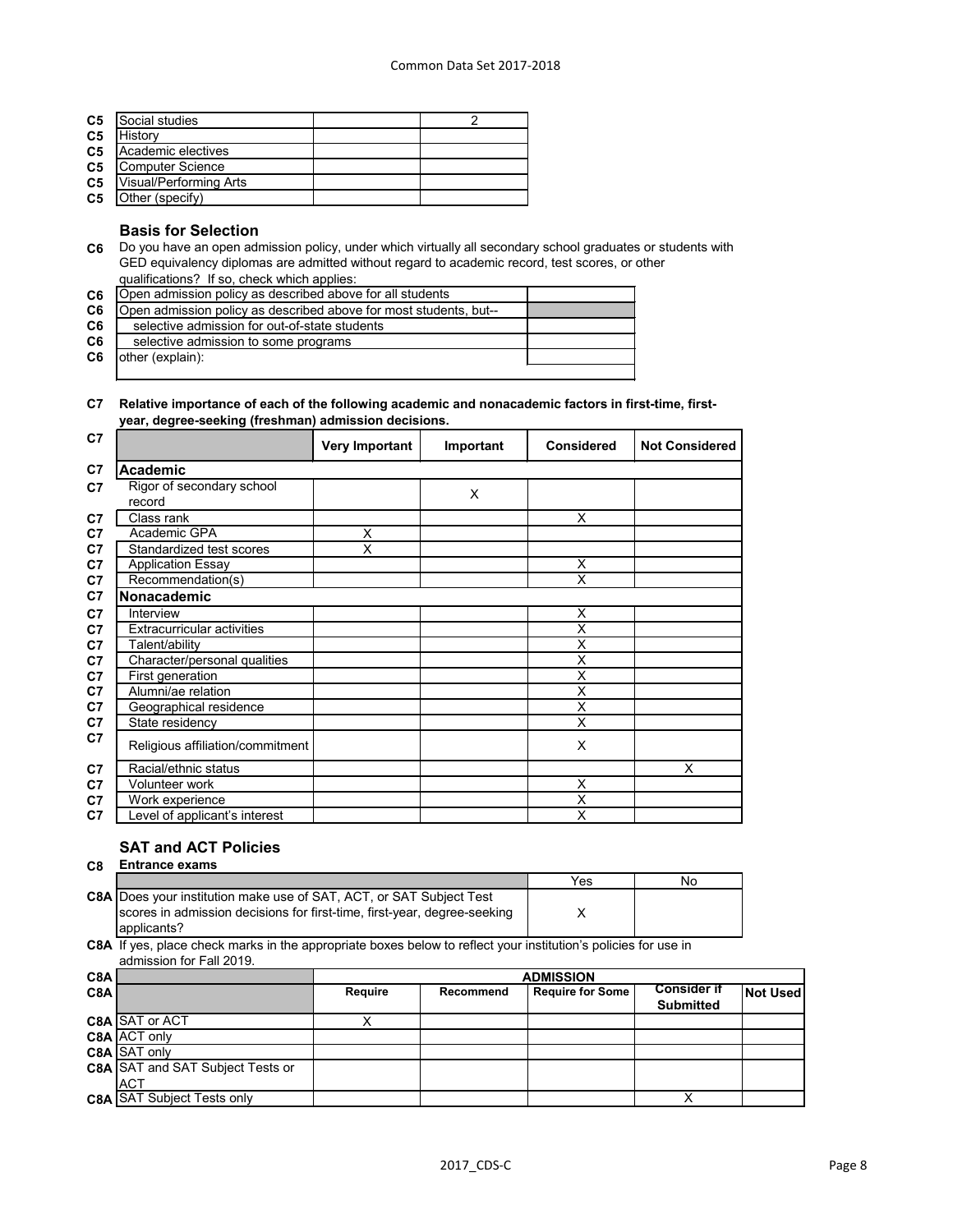- **C8B** If your institution will make use of the ACT in admission decisions for first-time, first-year, degree-seeking applicants for Fall 2019, please indicate which ONE of the following applies: (regardless of whether the writing score will be used in the admissions process):
- **C8B** ACT with writing required

**C8B** ACT with writing recommended

**C8B** X ACT with or without writing accepted

- **C8B** If your institution will make use of the SAT in admission decisions for first-time, first-year, degree-seeking applicants for Fall 2019 please indicate which ONE of the following applies (regardless of whether the Essay score will be used in the admissions process:
- **C8B** SAT with Essay component required

**C8B** SAT with Essay component recommended

**C8B** X SAT with or without Essay component accepted

| X |  |
|---|--|

|       | <b>C8C</b> Please indicate how your institution will use the SAT or ACT writing component; check all that apply: |                  |                  |  |
|-------|------------------------------------------------------------------------------------------------------------------|------------------|------------------|--|
| C8C   |                                                                                                                  | <b>SAT</b> essay | <b>ACT</b> essay |  |
|       | <b>C8C</b> For admission                                                                                         |                  |                  |  |
|       | <b>C8C</b> For placement                                                                                         |                  |                  |  |
|       | C8C For advising                                                                                                 |                  |                  |  |
|       | C8C In place of an application essay                                                                             |                  |                  |  |
| C8C I |                                                                                                                  |                  |                  |  |
|       | As a validity check on the application essay                                                                     |                  |                  |  |
|       | C8C No college policy as of now                                                                                  |                  |                  |  |
|       | C8C Not using essay component                                                                                    |                  |                  |  |
|       |                                                                                                                  |                  |                  |  |

**C8D In addition**, does your institution use applicants' test scores for academic advising?



| C8E Latest date by which SAT or ACT scores must be received for fall-term Prior to start of term |  |
|--------------------------------------------------------------------------------------------------|--|
| SE Latest date by which SAT Subject Test scores must be received for fall-                       |  |
| Iterm admission                                                                                  |  |

**C8F** If necessary, use this space to clarify your test policies (e.g., if tests are recommended for some students, or **C8F**

**C8G** Please indicate which tests your institution uses for placement (e.g., state tests):

| <b>C8G</b> SAT |                                  |  |
|----------------|----------------------------------|--|
| C8G ACT        |                                  |  |
|                | <b>C8G</b> SAT Subject Tests     |  |
| $C8G$ $AP$     |                                  |  |
|                | C8G CLEP                         |  |
|                | <b>C8G</b> Institutional Exam    |  |
|                | <b>C8G</b> State Exam (specify): |  |

#### **Freshman Profile**

Provide information for ALL enrolled, degree-seeking, full-time and part-time, first-time, first-year (freshman) students enrolled in Fall 2017, including students who began studies during summer, international students/nonresident aliens, and students admitted under special arrangements.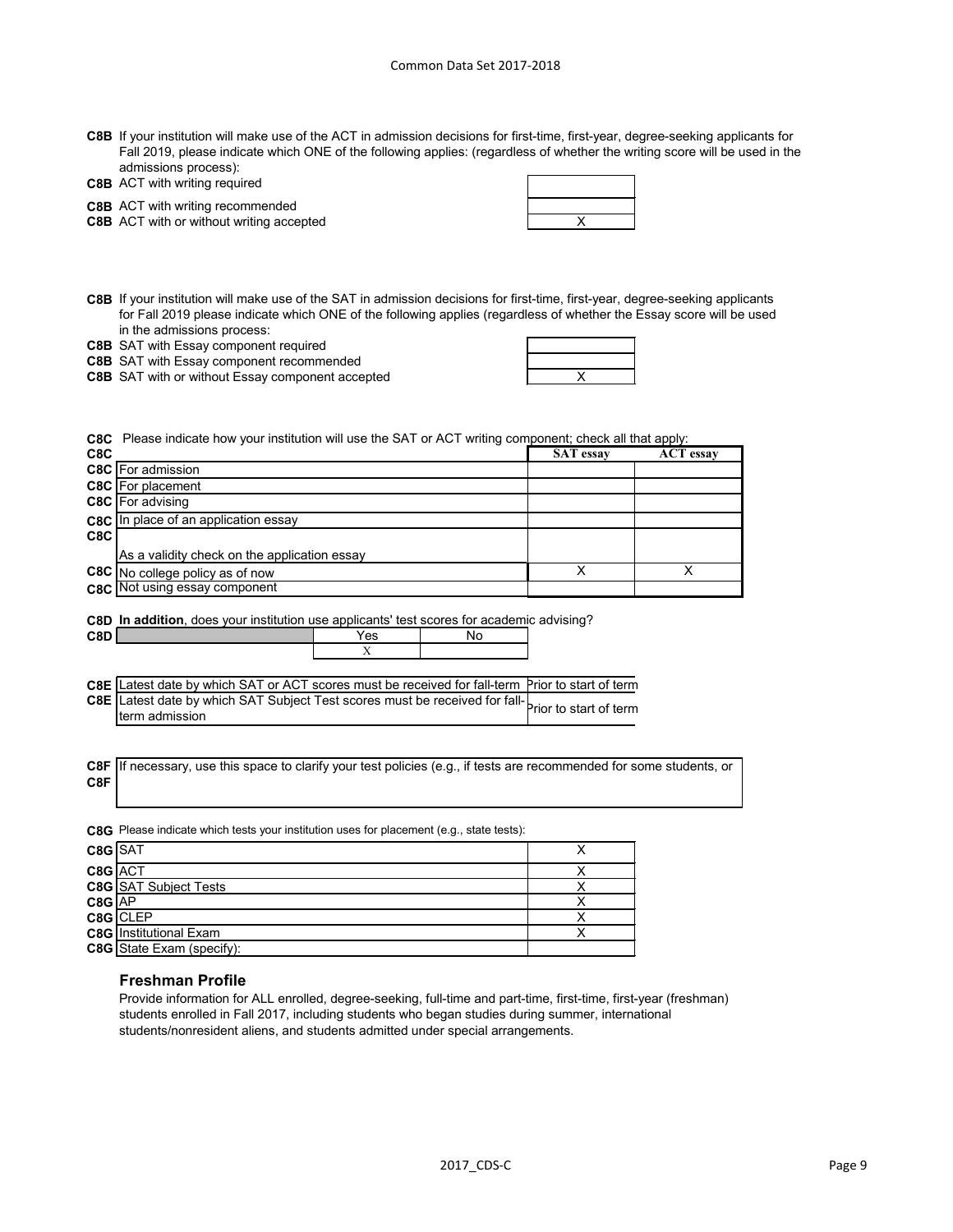**C9 Percent and number of first-time, first-year (freshman) students enrolled in Fall 2017 who submitted national standardized (SAT/ACT) test scores. Include information for ALL enrolled, degree-seeking, first-time, first-year (freshman) students who submitted test scores. Do not include partial test scores (e.g., mathematics scores but not critical reading for a category of students) or combine other standardized test results (such as TOEFL) in this item.** *Do* **not convert SAT scores to ACT scores and vice versa.** *Do* **convert Old SAT scores to New SAT scores using the College Board's concordance tools and tables (sat.org/concordance).**

| C <sub>9</sub> | Percent submitting SAT scores     |                 | 20% Number submitting SAT scores |  |     |
|----------------|-----------------------------------|-----------------|----------------------------------|--|-----|
| C <sub>9</sub> | Percent submitting ACT scores     |                 | 89% Number submitting ACT scores |  | 290 |
|                |                                   |                 |                                  |  |     |
| C <sub>9</sub> |                                   | 25th Percentile | 75th Percentile                  |  |     |
| C <sub>9</sub> | <b>SAT Evidence-Based Reading</b> |                 |                                  |  |     |
|                | and Writing                       | 490             | 600                              |  |     |
| C9             | <b>SAT Math</b>                   | 500             | 560                              |  |     |
|                | <b>SAT Essay</b>                  |                 |                                  |  |     |
| co.            | $\Lambda$ CT Camposita            | nn.             | $\Omega$                         |  |     |

| <b>C9 JACT</b> Composite |     |  |
|--------------------------|-----|--|
| <b>ACT Math</b>          |     |  |
| <b>ACT English</b>       | 1 Q |  |
| <b>ACT Writing</b>       |     |  |
|                          |     |  |

**C9** Percent of first-time, first-year (freshman) students with scores in each range:

| C <sub>9</sub> |                           | <b>SAT Evidence-</b> |                    |                 |
|----------------|---------------------------|----------------------|--------------------|-----------------|
|                |                           | <b>Based Reading</b> |                    |                 |
|                |                           | and Writing          | <b>SAT Math</b>    |                 |
| C <sub>9</sub> | 700-800                   | 3.08%                | 1.54%              |                 |
| C <sub>9</sub> | 600-699                   | 24.62%               | 9.23%              |                 |
| C <sub>9</sub> | 500-599                   | 43.08%               | 67.69%             |                 |
| C <sub>9</sub> | 400-499                   | 29.23%               | 21.54%             |                 |
| C <sub>9</sub> | 300-399                   | 0.00%                | 0.00%              |                 |
| C9             | 200-299                   | 0.00%                | 0.00%              |                 |
|                | Totals should = 100%      | 100.00%              | 100.00%            |                 |
| C9             |                           | <b>ACT Composite</b> | <b>ACT English</b> | <b>ACT Math</b> |
| C <sub>9</sub> | 30-36                     | 6.55%                | 9.31%              | 2.76%           |
| C <sub>9</sub> | 24-29                     | 23.45%               | 24.14%             | 30.69%          |
| C9             | 18-23                     | 65.17%               | 50.69%             | 46.21%          |
| C <sub>9</sub> | $12 - 17$                 | 4.83%                | 15.86%             | 20.34%          |
| C9             | $6 - 11$                  | 0.00%                | 0.00%              | 0.00%           |
| C <sub>9</sub> | Below 6                   | 0.00%                | 0.00%              | 0.00%           |
|                | Totals should = 100% $\,$ | 100.00%              | 100.00%            | 100.00%         |

**C10** Percent of all degree-seeking, first-time, first-year (freshman) students who had high school class rank within each of the following ranges (report information for those students from whom you collected high school rank information).

| C10 Percent in top tenth of high school graduating class                                        | 25% |                           |
|-------------------------------------------------------------------------------------------------|-----|---------------------------|
| C10 Percent in top quarter of high school graduating class                                      | 45% |                           |
| C10 Percent in top half of high school graduating class                                         |     | $78\%$ Top half +         |
| C10 Percent in bottom half of high school graduating class                                      |     | 22% bottom half = $100\%$ |
| C10 Percent in bottom quarter of high school graduating class                                   | 6%  |                           |
| C10 Percent of total first-time, first-year (freshmen) students who submitted high school class |     |                           |
| ∣rank:                                                                                          |     | 40%                       |

**C11** Percentage of all enrolled, degree-seeking, first-time, first-year (freshman) students who had high school grade-point averages within each of the following ranges (using 4.0 scale). Report information only for those students from whom you collected high school GPA.

| C11 Percent who had GPA of 3.75 and higher    | 11.66% |
|-----------------------------------------------|--------|
| C11 Percent who had GPA between 3.50 and 3.74 | 11.66% |
| C11 Percent who had GPA between 3.25 and 3.49 | 13.80% |
| C11 Percent who had GPA between 3.00 and 3.24 | 15.34% |
| C11 Percent who had GPA between 2.50 and 2.99 | 29.75% |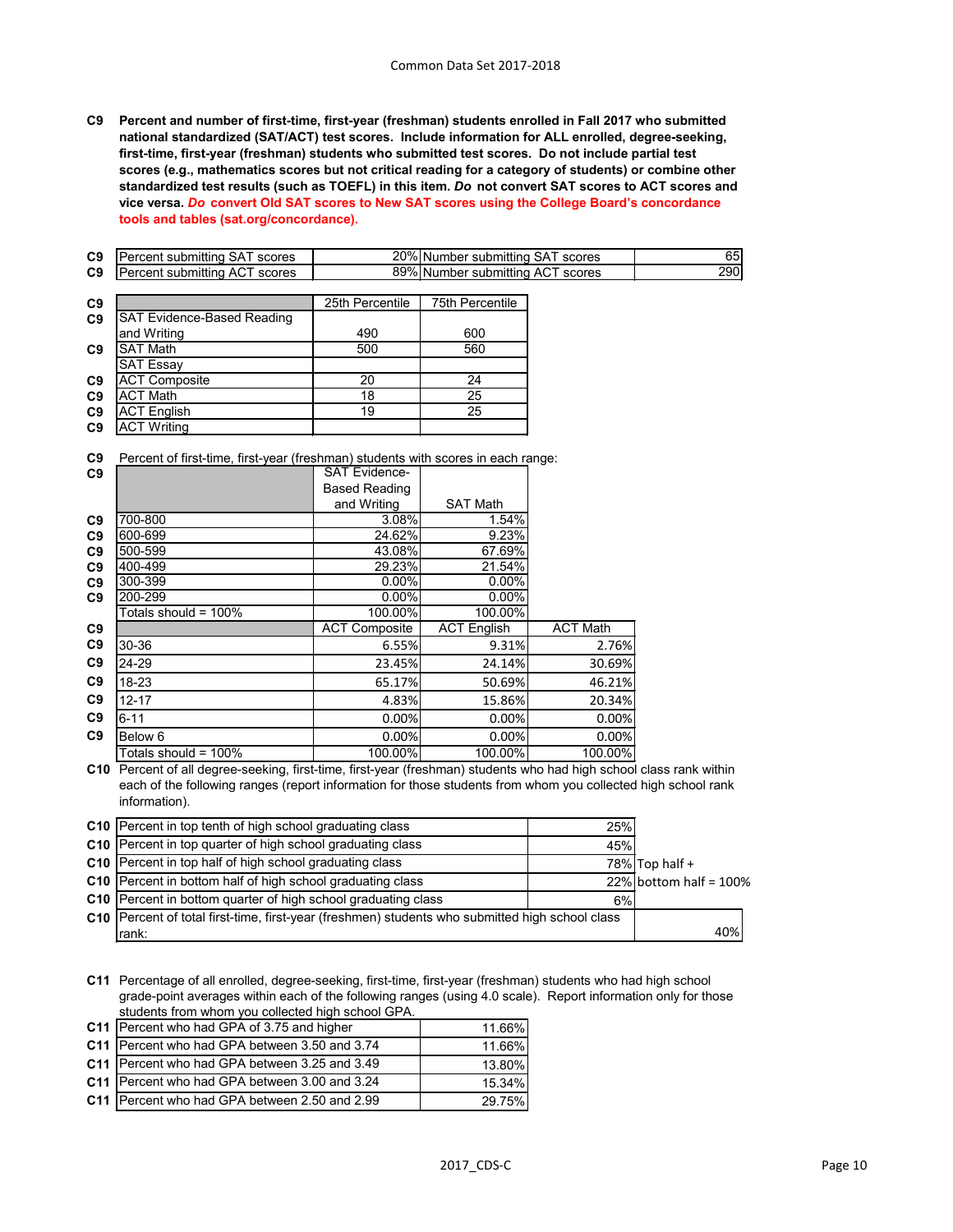| C11 IPercent who had GPA between 2.0 and 2.49                                   | 17.18%  |        |
|---------------------------------------------------------------------------------|---------|--------|
| C11   Percent who had GPA between 1.0 and 1.99                                  | 0.61%   |        |
| C11 Percent who had GPA below 1.0                                               | 0.00%   |        |
| Totals should = $100\%$                                                         | 100.00% |        |
|                                                                                 |         |        |
| C12 Average high school GPA of all degree-seeking, first-time, first-year       |         |        |
| (freshman) students who submitted GPA:                                          |         | 3.05   |
| C12   Percent of total first-time, first-year (freshman) students who submitted |         |        |
| high school GPA:                                                                |         | 99.69% |

# **Admission Policies**

|                 | <b>C13 Application Fee</b>                                                                                                                                                    |                         |         |     |           |
|-----------------|-------------------------------------------------------------------------------------------------------------------------------------------------------------------------------|-------------------------|---------|-----|-----------|
| C13             |                                                                                                                                                                               | Yes                     | No      |     |           |
|                 | C13  Does your institution have an<br>application fee?                                                                                                                        |                         | X       |     |           |
| C13             | Amount of application fee:                                                                                                                                                    |                         |         |     |           |
| C13             |                                                                                                                                                                               | Yes                     | No      |     |           |
|                 | C13 Can it be waived for applicants<br>with financial need?                                                                                                                   |                         |         |     |           |
|                 | C13 If you have an application fee and an on-line application option, please<br>C13 Same fee:                                                                                 |                         |         |     |           |
|                 | C13 Free:<br>C13 Reduced:                                                                                                                                                     |                         |         |     |           |
| C13             |                                                                                                                                                                               | Yes                     | No      |     |           |
|                 | C13 Can on-line application fee be<br>waived for applicants with<br>financial need?                                                                                           |                         |         |     |           |
|                 | C14 Application closing date                                                                                                                                                  |                         |         |     |           |
| C14             |                                                                                                                                                                               | Yes                     | No      |     |           |
|                 | C14   Does your institution have an                                                                                                                                           |                         |         |     |           |
|                 | application closing date?<br>C14 Application closing date (fall):                                                                                                             |                         | Rolling |     |           |
|                 | C14 Priority date:                                                                                                                                                            | Varies each term<br>6/1 |         |     |           |
|                 |                                                                                                                                                                               |                         |         |     |           |
| C <sub>15</sub> |                                                                                                                                                                               |                         |         | Yes | <b>No</b> |
|                 | C15 Are first-time, first-year students accepted for terms other than the                                                                                                     |                         |         | X   |           |
| C16             | C16 Notification to applicants of admission decision sent (fill in one only)<br>C16 On a rolling basis beginning<br>$(data)$ :<br>$C16$ By (date):<br>Other:                  | X<br>1-Oct              |         |     |           |
| C <sub>17</sub> | C17 Reply policy for admitted applicants (fill in one only)<br>Must reply by (date):<br>C17 No set date:<br>C17 Must reply by May 1 or within<br>weeks if notified thereafter | X                       |         |     |           |
| C17             | Other:                                                                                                                                                                        |                         |         |     |           |
|                 | C17   Deadline for housing deposit (MM/DD):                                                                                                                                   |                         | 8/1     |     |           |

- **C17** Amount of housing deposit:
- **C17 C17** Yes, in full **X** prior to May 1 **C17** Yes, in part Refundable if student does not enroll?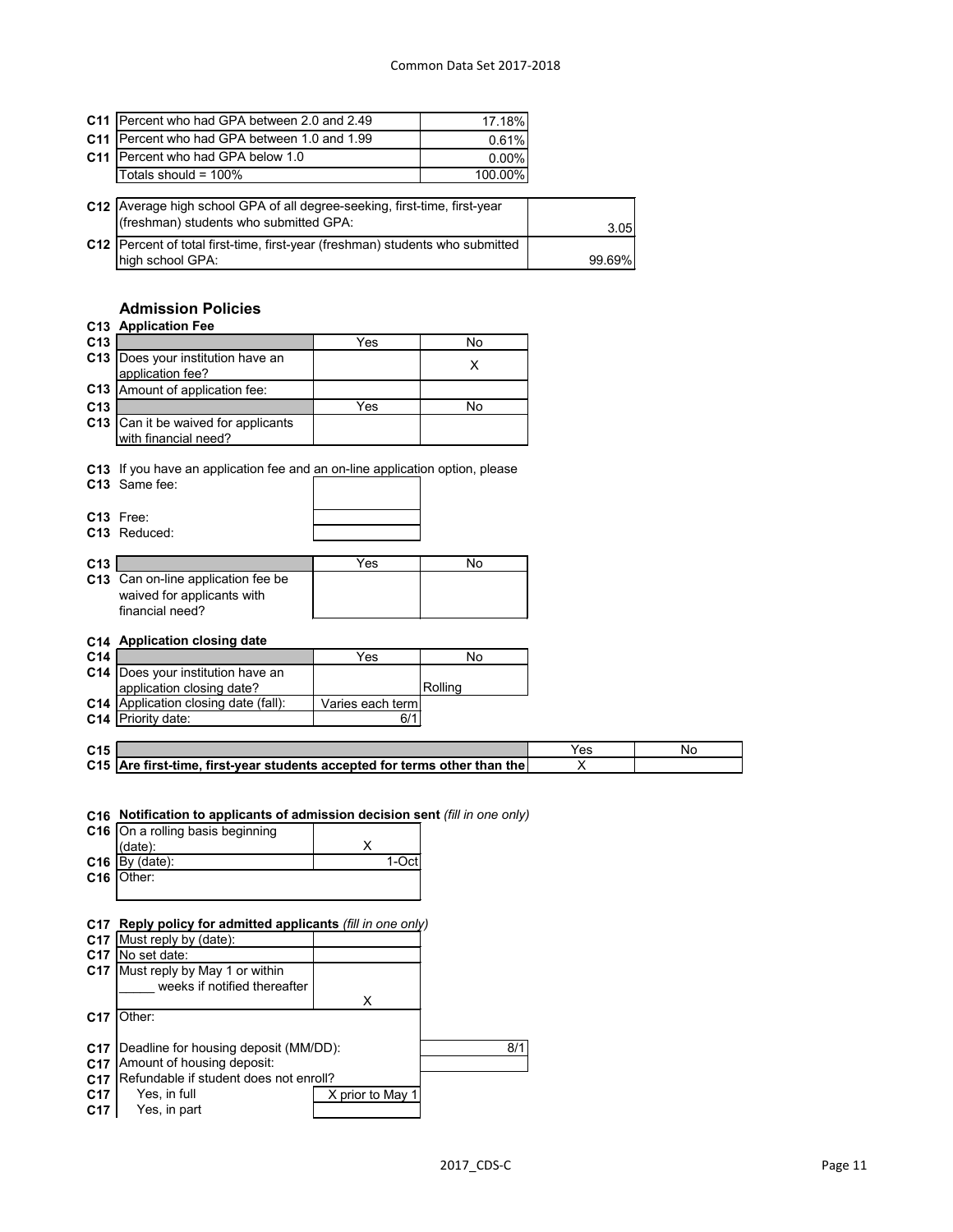# **C17** No

|                 | C <sub>18</sub> Deferred admission                                                     |     |    |
|-----------------|----------------------------------------------------------------------------------------|-----|----|
| C <sub>18</sub> |                                                                                        | Yes | Nο |
|                 | C18   Does your institution allow students to postpone enrollment after<br>ladmission? |     |    |
|                 | <b>C18</b> If yes, maximum period of postponement:                                     |     |    |

## **C19 Early admission of high school students**

| C <sub>19</sub> |                                                                                                                                                                                      | Yes                                 | No |
|-----------------|--------------------------------------------------------------------------------------------------------------------------------------------------------------------------------------|-------------------------------------|----|
|                 | <b>C19</b> Does your institution allow high school students to enroll as full-time,<br>first-time, first-year (freshman) students one year or more before high<br>school graduation? | X with high<br>school<br>permission |    |

- 
- Question removed from CDS.

**C20 Common Application** Question removed from CDS. (Initiated during 2006-2007 cycle)

## **Early Decision and Early Action Plans**

|                 | <b>C21 Early Decision</b>                                                  |     |     |
|-----------------|----------------------------------------------------------------------------|-----|-----|
| C <sub>21</sub> |                                                                            | Yes | No. |
| C <sub>21</sub> | Does your institution offer an early decision plan (an admission plan      |     |     |
|                 | that permits students to apply and be notified of an admission decision    |     |     |
|                 | well in advance of the regular notification date and that asks students to |     | X   |
|                 | commit to attending if accepted) for first-time, first-year (freshman)     |     |     |
|                 | applicants for fall enrollment?                                            |     |     |
|                 | C21 If "yes," please complete the following:                               |     |     |
| C <sub>21</sub> | First or only early decision plan closing date                             |     |     |
| C <sub>21</sub> | First or only early decision plan notification date                        |     |     |
| $C21$ I         | Other early decision plan closing date                                     |     |     |
|                 | C21 Other early decision plan notification date                            |     |     |
|                 |                                                                            |     |     |
|                 | C21 For the Fall 2017 entering class:                                      |     |     |
|                 | C21 Number of early decision applications received by your institution     |     |     |
|                 | C21 Number of applicants admitted under early decision plan                |     |     |
| C21             | Please provide significant details about your early decision plan:         |     |     |
|                 |                                                                            |     |     |
|                 |                                                                            |     |     |
| C <sub>22</sub> | <b>Early action</b>                                                        |     |     |
| C <sub>22</sub> |                                                                            | Yes | No  |
|                 | C22  Do you have a nonbinding early action plan whereby students are       |     |     |
|                 | notified of an admission decision well in advance of the regular           |     |     |
|                 | notification date but do not have to commit to attending your college?     |     | X   |
|                 |                                                                            |     |     |
|                 |                                                                            |     |     |
|                 | C22 If "yes," please complete the following:                               |     |     |

**C22** Early action closing date

**C22** Early action notification date

**C22** Is your early action plan a "restrictive" plan under which you limit students from applying to other early plans?

| C <sub>22</sub> | ဗဒ |  |
|-----------------|----|--|
| C.22            |    |  |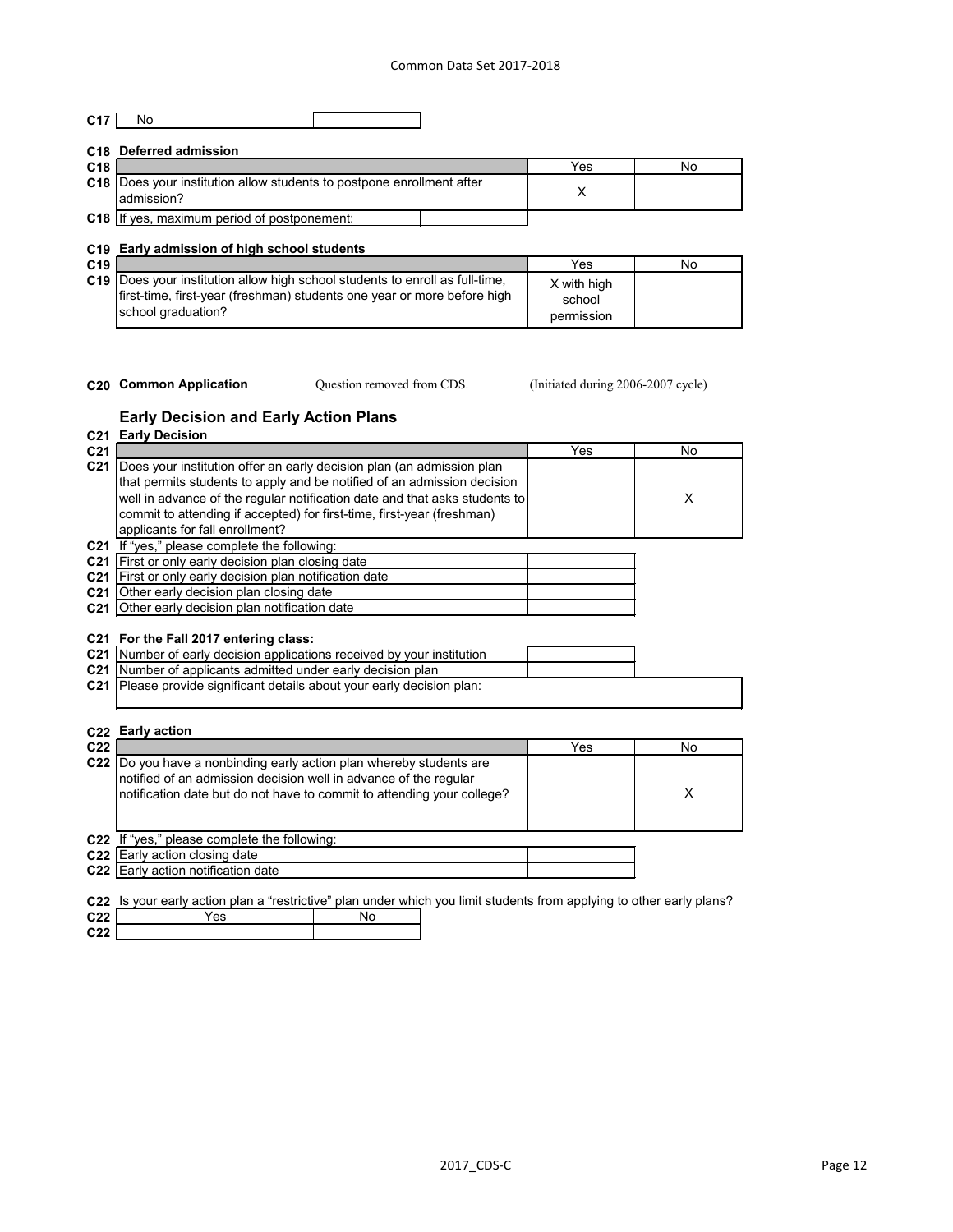# **D. TRANSFER ADMISSION**

# **Fall Applicants**

| D <sub>1</sub> |                                                                                                                                                             | Yes | No |
|----------------|-------------------------------------------------------------------------------------------------------------------------------------------------------------|-----|----|
| D <sub>1</sub> | Does your institution enroll transfer students? (If no, please<br>skip to Section E)                                                                        |     |    |
| D <sub>1</sub> | If yes, may transfer students earn advanced standing credit<br>by transferring credits earned from course work completed<br>at other colleges/universities? |     |    |

**D2** Provide the number of students who applied, were admitted, and enrolled as degree-seeking transfer students in Fall 2017.

| D <sub>2</sub> |       | Applicants | Admitted<br>Applicants | Enrolled<br>Applicants |
|----------------|-------|------------|------------------------|------------------------|
| D <sub>2</sub> | Men   | 126        | 117                    |                        |
| D <sub>2</sub> | Women | 161        | 157                    |                        |
| D <sub>2</sub> | 'otal | 287        | 274                    | 108                    |

## **Application for Admission**

**D3** Indicate terms for which transfers may enroll:

| $D3$  Fall     |           | х |
|----------------|-----------|---|
| D <sub>3</sub> | Winter    |   |
|                | D3 Spring | х |
| D <sub>3</sub> | Summer    |   |

| D4 |                                                                                                                     | Yes | NΟ |
|----|---------------------------------------------------------------------------------------------------------------------|-----|----|
| D4 | Must a transfer applicant have a minimum number of credits<br>completed or else must apply as an entering freshman? |     |    |
| D4 | If yes, what is the minimum number of credits and the unit<br>of measure?                                           |     |    |

**D5** Indicate all items required of transfer students to apply for admission:

| D <sub>5</sub> |                                                         | Required of All | Recommended<br>of All | Recommended<br>of Some | Required of Some | Not Required |
|----------------|---------------------------------------------------------|-----------------|-----------------------|------------------------|------------------|--------------|
| D <sub>5</sub> | High school transcript                                  |                 |                       |                        |                  |              |
| D <sub>5</sub> | College transcript(s)                                   |                 |                       |                        |                  |              |
| D <sub>5</sub> | Essay or personal<br>statement                          |                 |                       |                        |                  |              |
| D <sub>5</sub> | Interview                                               |                 |                       |                        |                  |              |
| D <sub>5</sub> | Standardized test scores                                |                 |                       |                        |                  |              |
| D <sub>5</sub> | Statement of good standing<br>from prior institution(s) | Χ               |                       |                        |                  |              |

| <b>D6</b> If a minimum high school grade point average is required of | 2.0 Corel |
|-----------------------------------------------------------------------|-----------|
| transfer applicants, specify (on a 4.0 scale):                        | Courses   |
|                                                                       |           |

| $\mathsf{D7}$ If a minimum college grade point average is required of |                |
|-----------------------------------------------------------------------|----------------|
| transfer applicants, specify (on a 4.0 scale):                        | 2.0 Cumulative |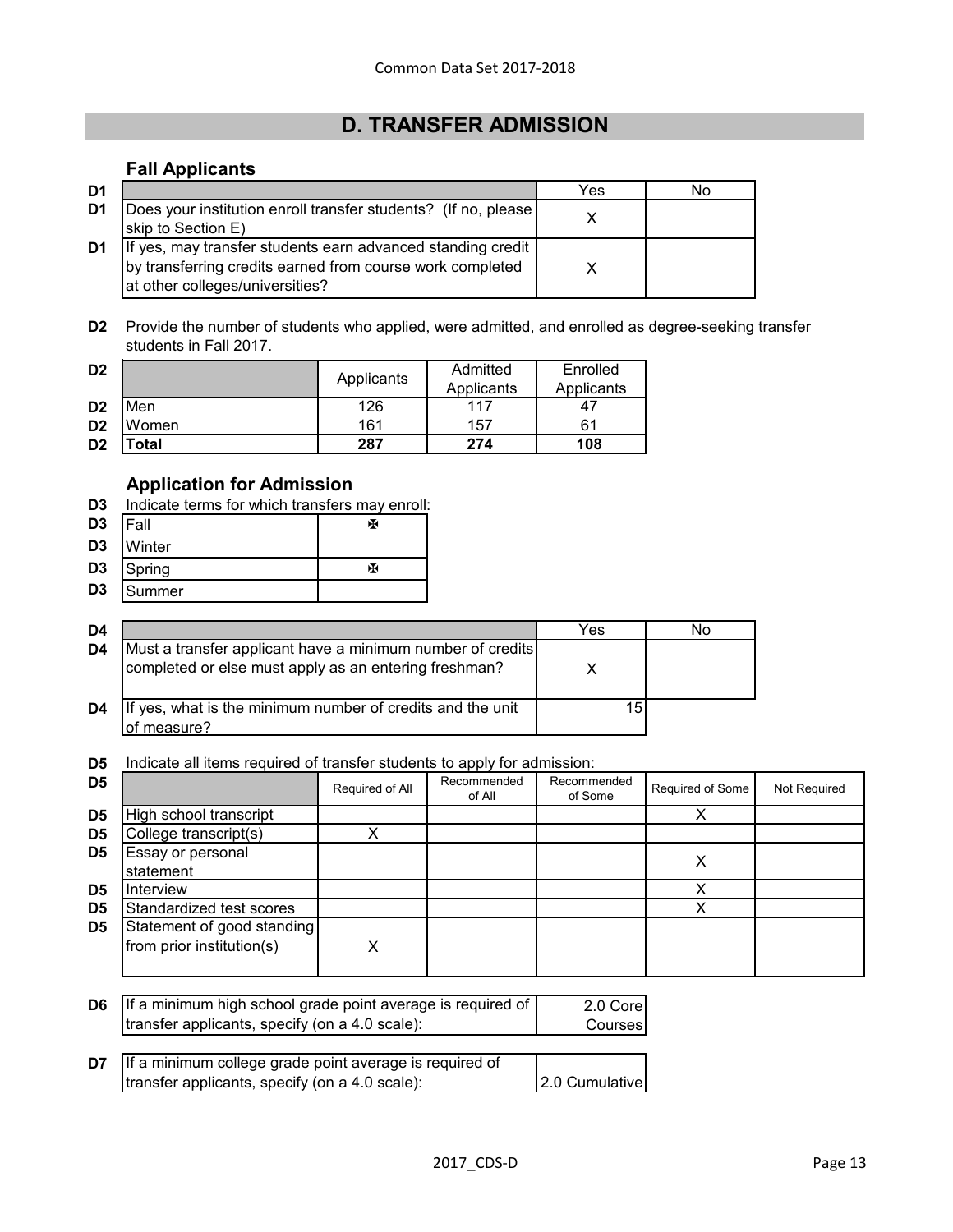**D8** List any other application requirements specific to transfer applicants:

**D9** List application priority, closing, notification, and candidate reply dates for transfer students. If applications are reviewed on a continuous or rolling basis, place a check mark in the "Rolling admission" column.

| D <sub>9</sub>  |                                                                         | <b>Priority Date</b> | <b>Closing Date</b> | <b>Notification Date</b> | <b>Reply Date</b> | Rolling<br><b>Admission</b> |
|-----------------|-------------------------------------------------------------------------|----------------------|---------------------|--------------------------|-------------------|-----------------------------|
| D <sub>9</sub>  | Fall                                                                    |                      |                     |                          |                   | X                           |
| D <sub>9</sub>  | Winter                                                                  |                      |                     |                          |                   |                             |
| D <sub>9</sub>  | Spring                                                                  |                      |                     |                          |                   | X                           |
| D <sub>9</sub>  | Summer                                                                  |                      |                     |                          |                   |                             |
|                 |                                                                         |                      |                     |                          |                   |                             |
| D <sub>10</sub> |                                                                         |                      |                     | Yes                      | No                |                             |
| D <sub>10</sub> | Does an open admission policy, if reported, apply to                    |                      |                     |                          | X                 |                             |
|                 | transfer students?                                                      |                      |                     |                          |                   |                             |
|                 |                                                                         |                      |                     |                          |                   |                             |
| D11             | Describe additional requirements for transfer admission, if applicable: |                      |                     |                          |                   |                             |
|                 |                                                                         |                      |                     |                          |                   |                             |
|                 |                                                                         |                      |                     |                          |                   |                             |
|                 | <b>Transfer Credit Policies</b>                                         |                      |                     |                          |                   |                             |
|                 | D12 Report the lowest grade earned for any course that may be           |                      |                     |                          |                   |                             |
|                 | transferred for credit:                                                 |                      |                     |                          |                   |                             |
|                 |                                                                         |                      |                     |                          |                   |                             |
|                 |                                                                         |                      |                     | Number                   | Unit Type         |                             |
| D <sub>13</sub> |                                                                         |                      |                     |                          |                   |                             |
| D <sub>13</sub> | Maximum number of credits or courses that may be                        |                      |                     |                          |                   |                             |
|                 | transferred from a two-year institution:                                |                      |                     | Varies by major          |                   |                             |
|                 |                                                                         |                      |                     |                          |                   |                             |
| D <sub>14</sub> |                                                                         |                      |                     | Number                   | Unit Type         |                             |
|                 | D14 Maximum number of credits or courses that may be                    |                      |                     | Varies by major          |                   |                             |
|                 | transferred from a four-year institution:                               |                      |                     |                          |                   |                             |
|                 |                                                                         |                      |                     |                          |                   |                             |
|                 | D15 Minimum number of credits that transfers must complete at           |                      |                     |                          |                   |                             |
|                 | your institution to earn an associate degree:                           |                      |                     | N/A                      |                   |                             |
|                 |                                                                         |                      |                     |                          |                   |                             |
|                 | D16 Minimum number of credits that transfers must complete at           |                      |                     | Varies by                |                   |                             |
|                 | your institution to earn a bachelor's degree:                           |                      |                     | major                    |                   |                             |
|                 | <b>D17</b> Describe other transfer credit policies:                     |                      |                     |                          |                   |                             |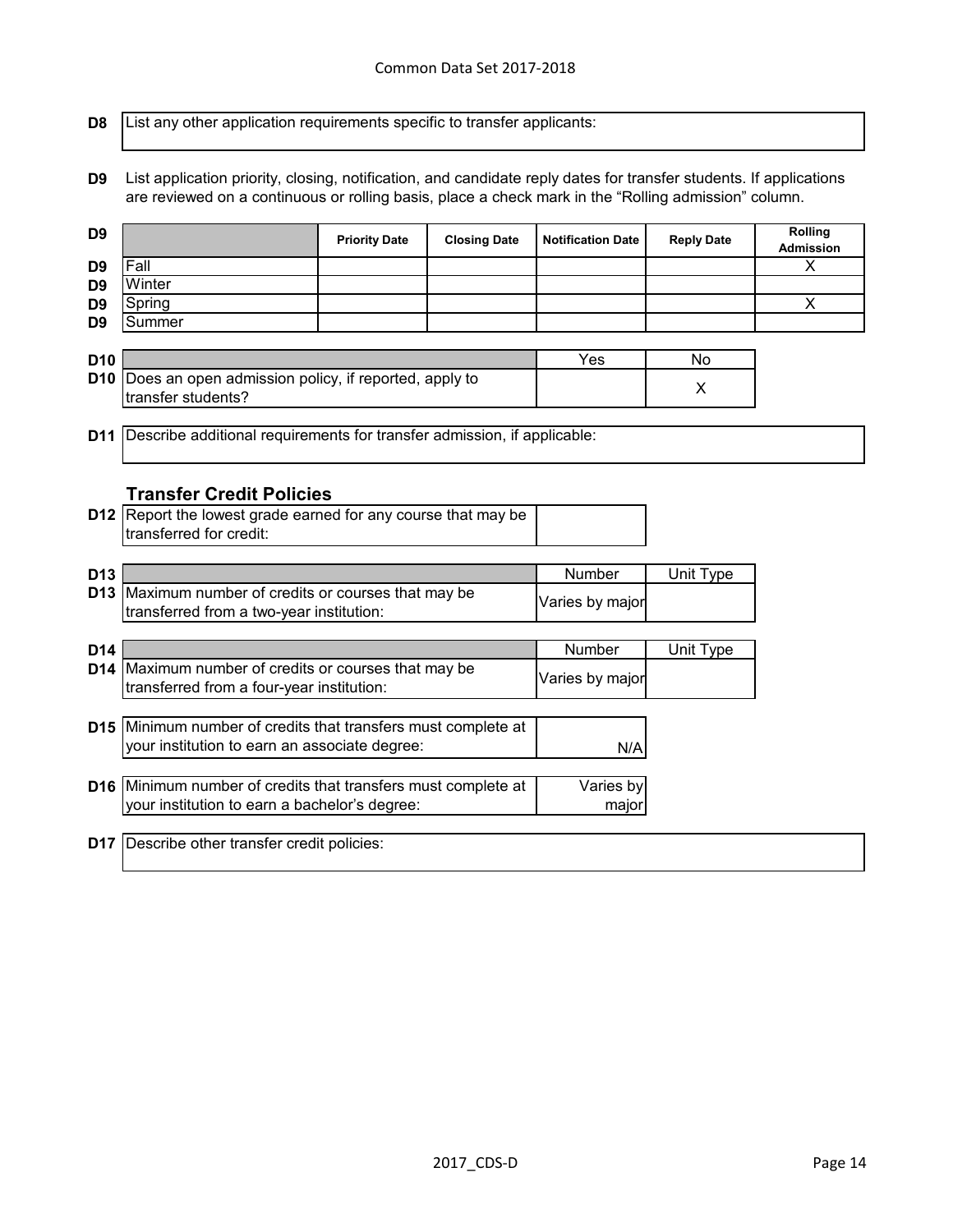# **E. ACADEMIC OFFERINGS AND POLICIES**

#### **E1 Special study options:** Identify those programs available at your institution. Refer to the glossary for definitions.

| E <sub>1</sub> | Accelerated program                 | X |
|----------------|-------------------------------------|---|
| E <sub>1</sub> | Cooperative education program       |   |
| E1             | Cross-registration                  | X |
| E <sub>1</sub> | Distance learning                   | X |
| E <sub>1</sub> | Double major                        | X |
| E <sub>1</sub> | Dual enrollment                     | X |
| E <sub>1</sub> | English as a Second Language (ESL)  |   |
| E <sub>1</sub> | Exchange student program (domestic) |   |
| E <sub>1</sub> | External degree program             |   |
| E <sub>1</sub> | Honors Program                      | X |
| E <sub>1</sub> | Independent study                   | X |
| E <sub>1</sub> | Internships                         | X |
| E <sub>1</sub> | Liberal arts/career combination     |   |
| E <sub>1</sub> | Student-designed major              | X |
| E <sub>1</sub> | Study abroad                        | X |
| E <sub>1</sub> | Teacher certification program       | X |
| E <sub>1</sub> | Weekend college                     |   |
| E <sub>1</sub> | Other (specify):                    |   |
|                |                                     |   |

**E2 This question has been removed from the Common Data Set.**

#### **E3 Areas in which all or most students are required to complete some course**

|                | work prior to graduation:         |   |
|----------------|-----------------------------------|---|
| E <sub>3</sub> | Arts/fine arts                    | x |
| E <sub>3</sub> | Computer literacy                 |   |
| E <sub>3</sub> | English (including composition)   | x |
| E <sub>3</sub> | Foreign languages                 | x |
| E <sub>3</sub> | History                           | х |
| E <sub>3</sub> | Humanities                        | x |
| E <sub>3</sub> | <b>Mathematics</b>                | x |
| E <sub>3</sub> | Philosophy                        | x |
| E <sub>3</sub> | Sciences (biological or physical) | x |
| E <sub>3</sub> | Social science                    | x |
| E <sub>3</sub> | Other (describe):                 |   |
|                |                                   |   |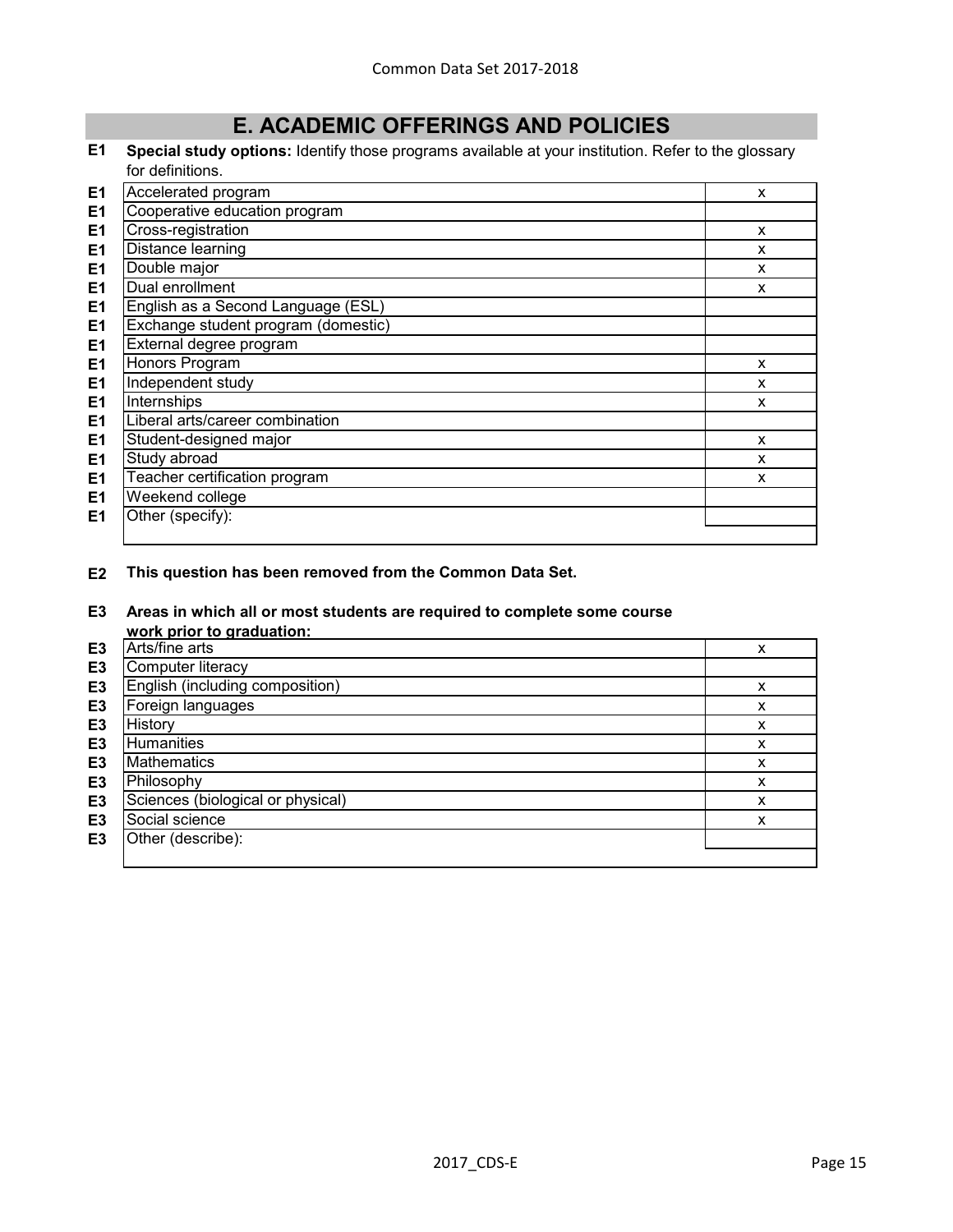# **F. STUDENT LIFE**

**F1** Percentages of first-time, first-year (freshman) degree-seeking students and degree-seeking undergraduates enrolled in Fall 2017 who fit the following categories:

| F <sub>1</sub> |                                                     | First-time, first-year |                |
|----------------|-----------------------------------------------------|------------------------|----------------|
|                |                                                     | (freshman)             | Undergraduates |
|                |                                                     | students               |                |
| F <sub>1</sub> | Percent who are from out of state (exclude          |                        |                |
|                | international/nonresident aliens from the numerator |                        |                |
|                | and denominator)                                    | 31%                    | 25%            |
| F <sub>1</sub> | Percent of men who join fraternities                |                        |                |
| F <sub>1</sub> | Percent of women who join sororities                | $0\%$                  | 0%             |
| F <sub>1</sub> | Percent who live in college-owned, -operated, or -  |                        |                |
|                | affiliated housing                                  | 61%                    | 36%            |
| F <sub>1</sub> | Percent who live off campus or commute              | 39%                    | 64%            |
| F <sub>1</sub> | Percent of students age 25 and older                | $0\%$                  | 23%            |
| F <sub>1</sub> | Average age of full-time students                   | 18                     | 23             |
| F <sub>1</sub> | Average age of all students (full- and part-time)   | 18                     | 24             |

**F2 Activities offered** Identify those programs available at your institution.

| F2             | <b>Campus Ministries</b>     | X |
|----------------|------------------------------|---|
| F <sub>2</sub> | Choral groups                | X |
| F <sub>2</sub> | Concert band                 | X |
| F <sub>2</sub> | Dance                        |   |
| F <sub>2</sub> | Drama/theater                | X |
| F <sub>2</sub> | <b>International Student</b> |   |
|                | Organization                 | x |
| F <sub>2</sub> | Jazz band                    | X |
| F <sub>2</sub> | Literary magazine            | X |
| F <sub>2</sub> | Marching band                |   |
| F <sub>2</sub> | Model UN                     |   |
| F <sub>2</sub> | Music ensembles              | X |
| F <sub>2</sub> | <b>Musical theater</b>       | X |
| F <sub>2</sub> | Opera                        |   |
| F <sub>2</sub> | Pep band                     | X |
| F <sub>2</sub> | Radio station                | X |
| F <sub>2</sub> | Student government           | X |
| F <sub>2</sub> | Student newspaper            | X |
| F <sub>2</sub> | Student-run film society     |   |
| F <sub>2</sub> | Symphony orchestra           | X |
| F <sub>2</sub> | <b>Television station</b>    | x |
| F2             | Yearbook                     |   |

**F2** Yearbook

**F3 ROTC** (program offered in cooperation with Reserve Officers' Training Corps)

| F <sub>3</sub> |                                      | On Campus | At Cooperating<br>Institution | Name of Cooperating<br>Institution |
|----------------|--------------------------------------|-----------|-------------------------------|------------------------------------|
|                | <b>F3</b> Army ROTC is offered:      |           |                               |                                    |
|                | <b>F3</b> Naval ROTC is offered:     |           |                               |                                    |
|                | <b>F3</b> Air Force ROTC is offered: |           |                               |                                    |

**F4 Housing:** Check all types of college-owned, -operated, or -affiliated housing available for undergraduates at your institution.

| F <sub>4</sub> | Coed dorms                        | x |
|----------------|-----------------------------------|---|
| F4             | Men's dorms                       |   |
| F4             | Women's dorms                     |   |
| F4             | Apartments for married students   |   |
|                |                                   |   |
| F4             | Apartments for single students    |   |
| F4             | Special housing for disabled      |   |
|                | students                          |   |
| F4             | Special housing for international | х |
|                | students                          |   |
| F4             | Fraternity/sorority housing       |   |
| F4             | Cooperative housing               |   |
| F4             | Theme housing                     |   |
| F4             | Wellness housing                  |   |
| F4             | Other housing options (specify):  |   |
|                |                                   |   |
|                |                                   |   |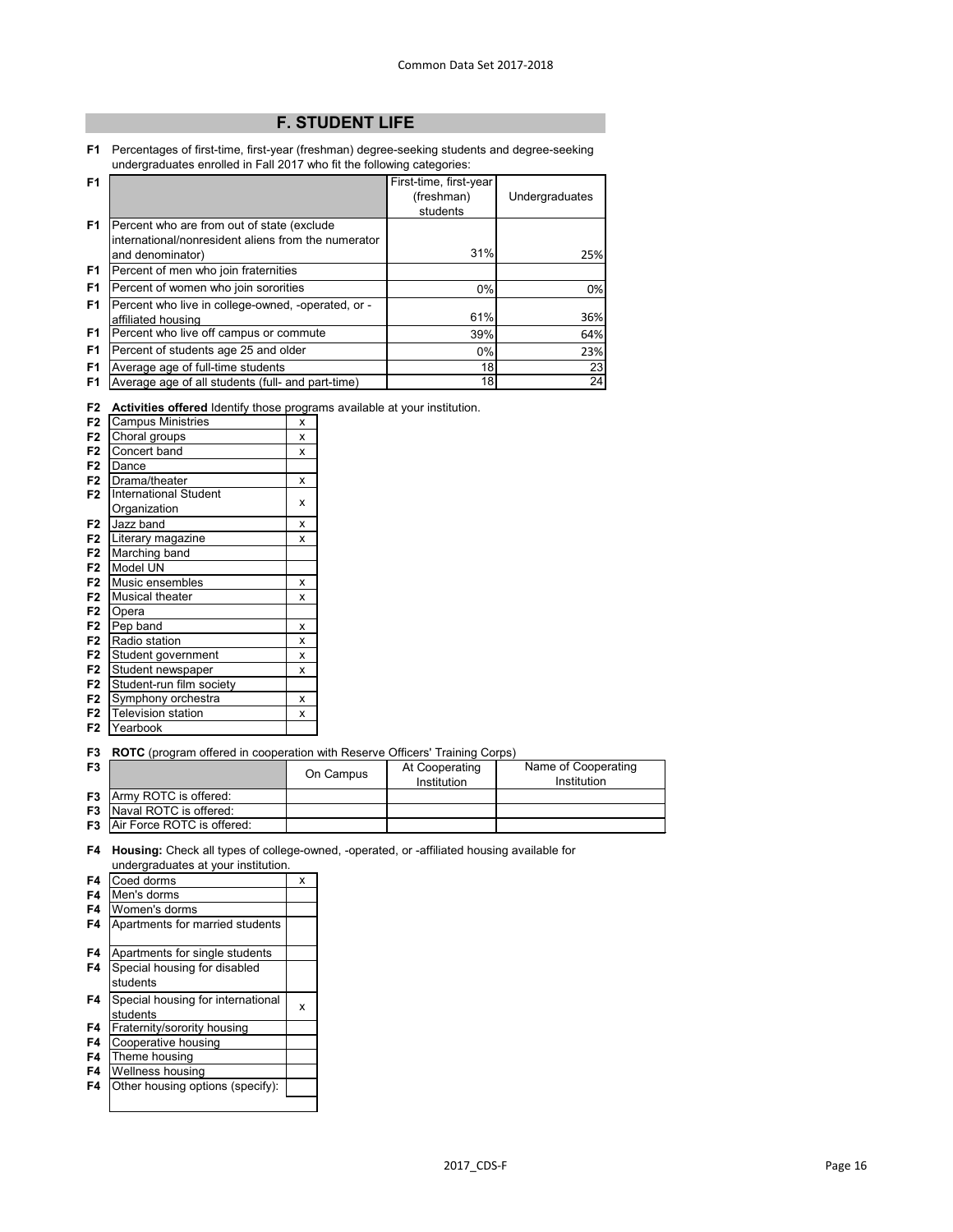# **G. ANNUAL EXPENSES**

**G0** Please provide the URL of your institution's net price calculator:

**Provide 2018-2019 academic year costs of attendance for the following categories that are applicable to your institution.**

Check here if your institution's 2018-2019 academic year costs of attendance are not available at this time and provide an approximate date (i.e., month/day) when your institution's final 2018-2019 academic year costs of attendance will be available:

**G1 Undergraduate full-time tuition, required fees, room and board List the typical tuition, required fees, and room and board for a full-time undergraduate student for the FULL 2018-2019 academic year (30 semester or 45 quarter hours for institutions that derive annual tuition by multiplying credit hour cost by number of credits). A full academic year refers to the period of time generally extending from September to June; usually equated to two semesters, two trimesters, three quarters, or the period covered by a four-one-four plan. Room and board is defined as double occupancy and 19 meals per week or the maximum meal plan. Required fees include only charges that all full-time students must pay that are not included in tuition (e.g., registration, health, or activity fees ) Do not include optional fees (e g parking laboratory use)**

| G <sub>1</sub> |                                                       | First-Year | Undergraduates |
|----------------|-------------------------------------------------------|------------|----------------|
| G <sub>1</sub> | PRIVATE INSTITUTIONS                                  |            |                |
|                | Tuition:                                              | \$31,146   | \$31,146       |
| G <sub>1</sub> | PUBLIC INSTITUTIONS                                   |            |                |
|                | Tuition:                                              |            |                |
|                | In-district                                           |            |                |
| G1             | PUBLIC INSTITUTIONS                                   |            |                |
|                | In-state (out-of-district):                           |            |                |
| G <sub>1</sub> | PUBLIC INSTITUTIONS                                   |            |                |
|                | Out-of-state:                                         |            |                |
| G <sub>1</sub> | NONRESIDENT ALIENS                                    |            |                |
|                | Tuition:                                              |            |                |
|                |                                                       |            |                |
| G <sub>1</sub> | <b>REQUIRED FEES:</b>                                 | \$932      | \$932          |
|                |                                                       |            |                |
| G <sub>1</sub> | ROOM AND BOARD:                                       |            |                |
|                | (on-campus)                                           | \$9,748    | \$9,748        |
| G1             | ROOM ONLY:                                            |            |                |
|                | (on-campus)                                           | \$6,126    | \$6,126        |
| G <sub>1</sub> | <b>BOARD ONLY:</b>                                    |            |                |
|                | (on-campus meal plan)                                 | \$3,622    | \$3,622        |
|                |                                                       |            |                |
| G <sub>1</sub> | Comprehensive tuition and room and board fee (if your |            |                |
|                | college cannot provide separate tuition and room and  |            |                |
|                | board fees):                                          |            |                |
|                |                                                       |            |                |
| G1             | Other:                                                |            |                |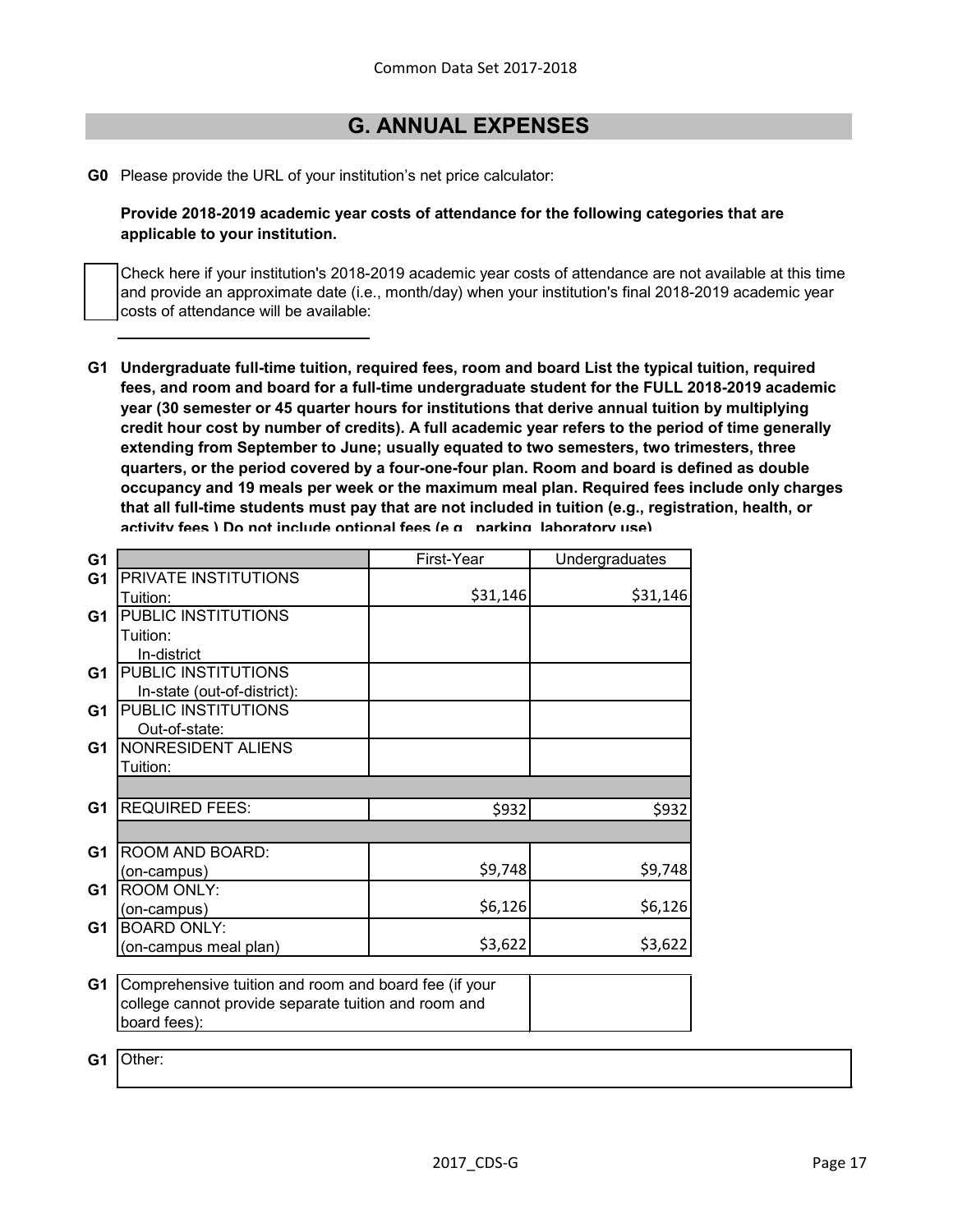| G <sub>2</sub> |                                                                                                           | Minimum | Maximum |
|----------------|-----------------------------------------------------------------------------------------------------------|---------|---------|
| G <sub>2</sub> | Number of credits per term a student can take for the<br>stated full-time tuition                         | 12      | 181     |
| G <sub>3</sub> |                                                                                                           | Yes     | No      |
| G <sub>3</sub> | Do tuition and fees vary by year of study (e.g., sophomore,<br>junior, senior)?                           |         | Х       |
| G4             |                                                                                                           | Yes     | No      |
| G4             | Do tuition and fees vary by undergraduate instructional<br>program?                                       |         | Х       |
| G4             |                                                                                                           | $\%$    |         |
| G4             | If yes, what percentage of full-time undergraduates pay<br>more than the tuition and fees reported in G1? |         |         |

**G5** Provide the estimated expenses for a typical full-time undergraduate student:

| G <sub>5</sub> |                                 | Residents | Commuters<br>(living at home) | Commuters<br>(not living at home) |
|----------------|---------------------------------|-----------|-------------------------------|-----------------------------------|
| G <sub>5</sub> | Books and supplies              | \$1,200   | \$1,200                       | \$1,200                           |
| G <sub>5</sub> | Room only                       |           |                               |                                   |
| G5             | Board only                      |           | \$1,500                       | \$5,850                           |
| G <sub>5</sub> | Room and board total (if your   |           |                               |                                   |
|                | college cannot provide separate |           |                               |                                   |
|                | room and board figures for      |           |                               |                                   |
|                | commuters not living at home):  |           |                               |                                   |
| G <sub>5</sub> | Transportation                  | \$600     | \$900                         | \$900                             |
| G5             | Other expenses                  | \$800     | \$800                         | \$800                             |

**G6** Undergraduate per-credit-hour charges (tuition only)

| G <sub>6</sub> | <b>PRIVATE INSTITUTIONS:</b> |          |
|----------------|------------------------------|----------|
|                |                              | \$937.00 |
| G6             | <b>PUBLIC INSTITUTIONS</b>   |          |
|                | In-district:                 |          |
| G6             | <b>PUBLIC INSTITUTIONS</b>   |          |
|                | In-state (out-of-district):  |          |
| G6             | <b>PUBLIC INSTITUTIONS</b>   |          |
|                | Out-of-state:                |          |
| G6             | NONRESIDENT ALIENS:          |          |
|                |                              |          |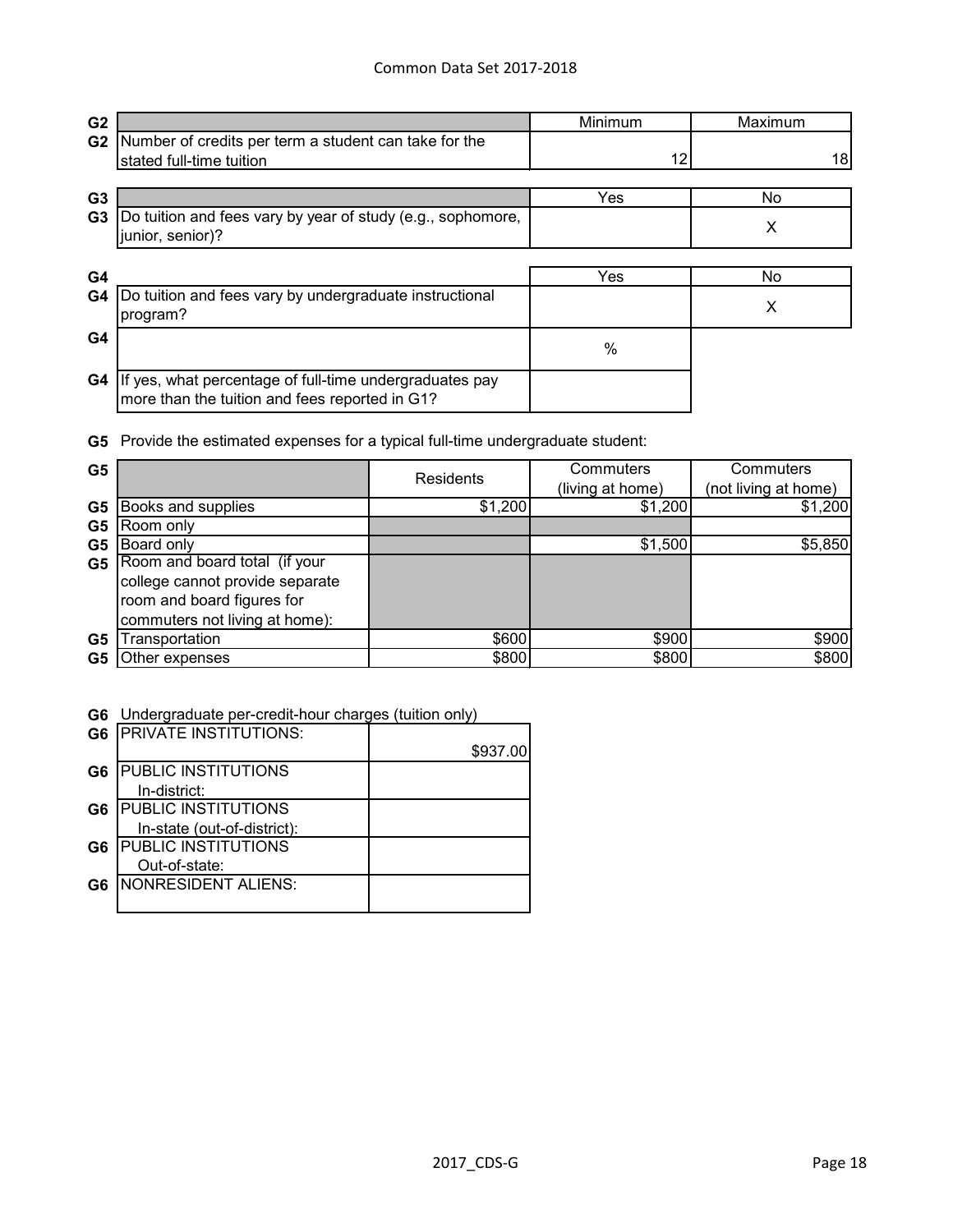# **H. FINANCIAL AID**

# **Aid Awarded to Enrolled Undergraduates**

Enter total dollar amounts awarded to enrolled full-time and less than full-time degree-seeking undergraduates (using the same cohort reported in CDS Question B1, "total degree-seeking" undergraduates) in the following categories. (Note: If the data being reported are final figures for the 2016- 2017 academic year (see the next item below), use the 2016-2017 academic year's CDS Question B1 cohort.) Include aid awarded to international students (i.e., those not qualifying for federal aid). Aid that is non-need-based but that was used to meet need should be reported in the need-based aid columns. (For a suggested order of precedence in assigning categories of aid to cover need, see the entry for "non-needbased scholarship or grant aid" on the last page of the definitions section.)

| H <sub>1</sub> |                                                                                                          | 2017-2018<br>estimated | 2016-2017<br>final |
|----------------|----------------------------------------------------------------------------------------------------------|------------------------|--------------------|
| H <sub>1</sub> | Indicate the academic year for which data are reported for items H1, H2, I<br><b>IH2A, and H6 below:</b> |                        |                    |

**H3** Which needs-analysis methodology does your institution use in awarding institutional aid?

|           | <b>H3</b>   Federal methodology (FM) |  |
|-----------|--------------------------------------|--|
|           | H3   Institutional methodology (IM)  |  |
| <b>H3</b> | Both FM and IM                       |  |

| H1             |                                                                            |                                     | Non-need-                        |  |
|----------------|----------------------------------------------------------------------------|-------------------------------------|----------------------------------|--|
|                |                                                                            | Need-based \$<br>(Include non-need- | based \$                         |  |
|                |                                                                            | based aid used to                   | (Exclude non-need-               |  |
|                |                                                                            | meet need.)                         | based aid used to<br>meet need.) |  |
| H1             | <b>Scholarships/Grants</b>                                                 |                                     |                                  |  |
| H1             | Federal                                                                    | \$2,830,265                         | \$0                              |  |
| H1             | State (i.e., all states, not only the state in which your institution is   |                                     |                                  |  |
|                | located)                                                                   | \$2,244,527                         | \$0                              |  |
| <b>H1</b>      | Institutional: Endowed scholarships, annual gifts and tuition funded       |                                     |                                  |  |
|                | grants, awarded by the college, excluding athletic aid and tuition waivers |                                     |                                  |  |
|                | (which are reported below).                                                | \$14,951,857                        | \$3,205,531                      |  |
| H1             | Scholarships/grants from external sources (e.g., Kiwanis, National Merit)  |                                     |                                  |  |
|                | not awarded by the college                                                 | \$0                                 | \$465,665                        |  |
| H1             | <b>Total Scholarships/Grants</b>                                           | \$20,026,649                        | \$3,671,196                      |  |
| H1             | <b>Self-Help</b>                                                           |                                     |                                  |  |
| H1             | Student loans from all sources (excluding parent loans)                    | \$3,834,482                         | \$4,880,821                      |  |
| H1             | <b>Federal Work-Study</b>                                                  | \$328,270                           |                                  |  |
| H1             | State and other (e.g., institutional) work-study/employment (Note:         |                                     |                                  |  |
|                | Excludes Federal Work-Study captured above.)                               | \$0                                 | \$763,383                        |  |
| H <sub>1</sub> | <b>Total Self-Help</b>                                                     | \$4,162,752                         | \$5,644,204                      |  |
| H1             | <b>Other</b>                                                               |                                     |                                  |  |
| H1             | <b>Parent Loans</b>                                                        | \$0                                 | \$1,792,798                      |  |
| H1             | <b>Tuition Waivers</b>                                                     |                                     |                                  |  |
|                | Reporting is optional. Report tuition waivers in this row if you choose to |                                     |                                  |  |
|                | report them. Do not report tuition waivers elsewhere.                      | \$0                                 | \$365,494                        |  |
| H1             | <b>Athletic Awards</b>                                                     | $\frac{1}{6}$                       | \$0                              |  |

**H2 Number of Enrolled Students Awarded Aid:** List the number of degree-seeking full-time and less-than-fulltime undergraduates who applied for and were awarded financial aid from any source. **Aid that is non-need**based but that was used to meet need should be counted as need-based aid. Numbers should reflect the cohort awarded the dollars reported in H1. Note: In the chart below, students may be counted in more than one row, and full-time freshmen should also be counted as full-time undergraduates.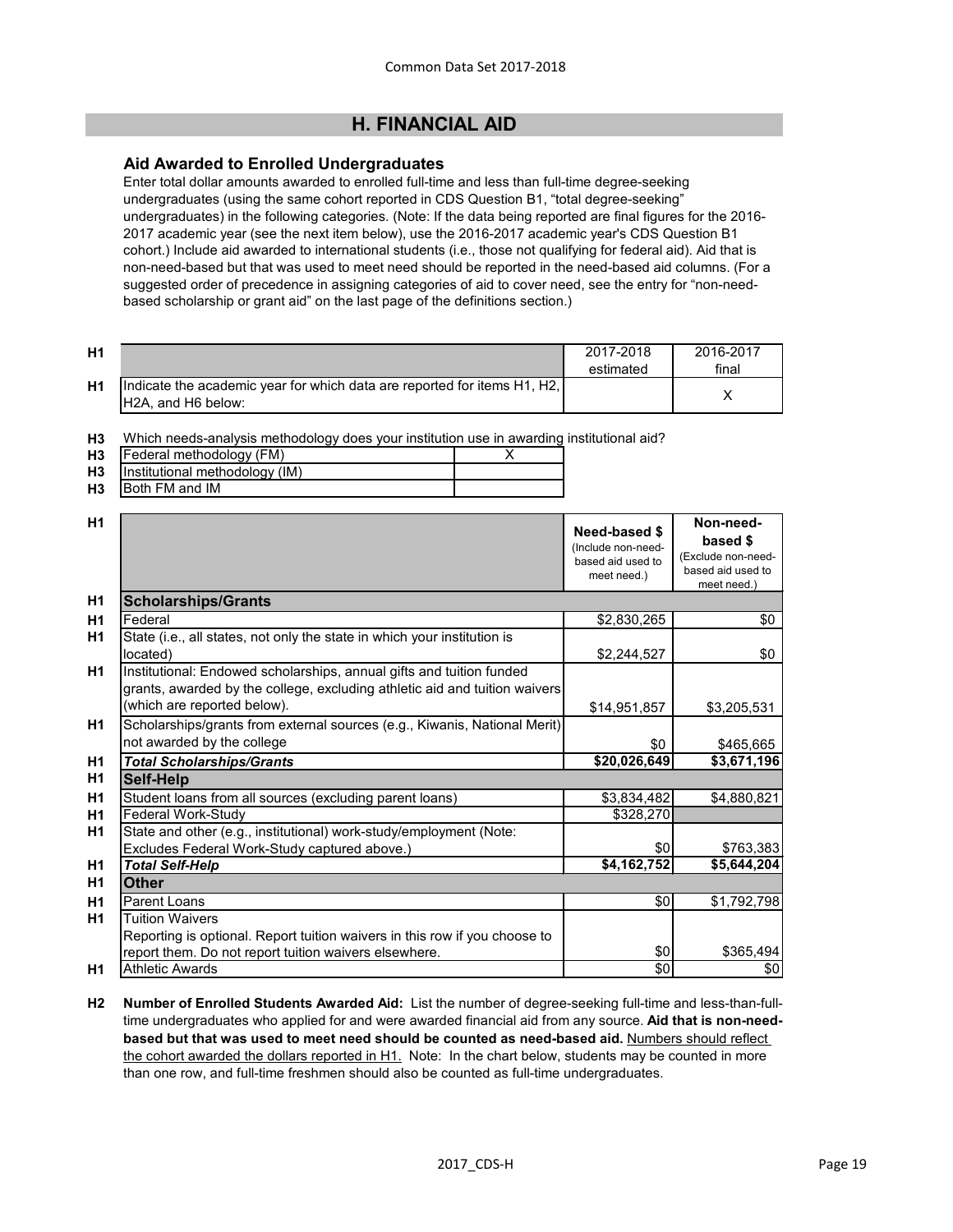| H <sub>2</sub> |              |                                                                                                                                                                                                                                                                                              | <b>First-time</b><br><b>Full-time</b> | <b>Full-time</b>                | <b>Less Than</b><br><b>Full-time</b> |
|----------------|--------------|----------------------------------------------------------------------------------------------------------------------------------------------------------------------------------------------------------------------------------------------------------------------------------------------|---------------------------------------|---------------------------------|--------------------------------------|
|                |              |                                                                                                                                                                                                                                                                                              | <b>Freshmen</b>                       | Undergraduate<br>(Incl. Fresh.) | Undergraduate                        |
| H <sub>2</sub> |              | a) Number of degree-seeking undergraduate students<br>(CDS Item B1 if reporting on Fall 2016 cohort)                                                                                                                                                                                         | 357                                   | 1368                            | 90                                   |
| H <sub>2</sub> |              | b) Number of students in line a who applied for need-<br>based financial aid                                                                                                                                                                                                                 | 349                                   | 1273                            | 73                                   |
| H <sub>2</sub> |              | c) Number of students in line <b>b</b> who were determined to<br>have financial need                                                                                                                                                                                                         | 319                                   | 1169                            | 67                                   |
| H <sub>2</sub> |              | d) Number of students in line c who were awarded any<br>financial aid                                                                                                                                                                                                                        | 317                                   | 1164                            | 56                                   |
| H <sub>2</sub> |              | e) Number of students in line d who were awarded any<br>need-based scholarship or grant aid                                                                                                                                                                                                  | 317                                   | 1135                            | 37                                   |
| H <sub>2</sub> | f)           | Number of students in line d who were awarded any<br>need-based self-help aid                                                                                                                                                                                                                | 222                                   | 879                             | 44                                   |
| H <sub>2</sub> |              | g) Number of students in line <b>d</b> who were awarded any non-<br>need-based scholarship or grant aid                                                                                                                                                                                      | 50                                    | 137                             | $\Omega$                             |
| H <sub>2</sub> |              | h) Number of students in line <b>d</b> whose need was fully met<br>(exclude PLUS loans, unsubsidized loans, and private<br>alternative loans)                                                                                                                                                | 69                                    | 199                             | $\mathsf 3$                          |
| H <sub>2</sub> | li)          | On average, the percentage of need that was met of<br>students who were awarded any need-based aid.<br>Exclude any aid that was awarded in excess of need as<br>well as any resources that were awarded to replace EFC<br>(PLUS loans, unsubsidized loans, and private<br>alternative loans) | 83.9%                                 | 77.7%                           | 45.2%                                |
| H <sub>2</sub> |              | The average financial aid package of those in line d.<br>Exclude any resources that were awarded to replace<br>EFC (PLUS loans, unsubsidized loans, and private<br>alternative loans)                                                                                                        | \$<br>24,093                          | \$21,475                        | \$<br>6,099                          |
| H <sub>2</sub> | $\mathsf{k}$ | Average need-based scholarship and grant award of<br>those in line e                                                                                                                                                                                                                         | \$20,557                              | \$17,530                        | \$3,525                              |
| H <sub>2</sub> |              | Average need-based self-help award (excluding PLUS<br>loans, unsubsidized loans, and private alternative loans)<br>of those in line f                                                                                                                                                        | \$3,271                               | \$4,560                         | \$3,513                              |
| H <sub>2</sub> |              | m) Average need-based loan (excluding PLUS loans,<br>unsubsidized loans, and private alternative loans) of<br>those in line f who were awarded a need-based loan                                                                                                                             | 3,088<br>\$                           | \$4,240                         | \$3,513                              |

**H2A Number of Enrolled Students Awarded Non-need-based Scholarships and Grants**: List the number of degree-seeking full-time and less-than-full-time undergraduates who had no financial need and who were awarded institutional non-need-based scholarship or grant aid. Numbers should reflect the cohort awarded the dollars reported in H1. Note: In the chart below, students may be counted in more than one row, and full-time freshmen should also be counted as full-time undergraduates.

| H2A               |                                                               | <b>First-time</b> | <b>Full-time</b> | <b>Less Than</b> |
|-------------------|---------------------------------------------------------------|-------------------|------------------|------------------|
|                   |                                                               | <b>Full-time</b>  | Undergrad        | <b>Full-time</b> |
|                   |                                                               | <b>Freshmen</b>   | (Incl. Fresh.)   | Undergrad        |
| $H2A \ln$         | Number of students in line a who had no financial need        |                   |                  |                  |
|                   | and who were awarded institutional non-need-based             |                   |                  |                  |
|                   | scholarship or grant aid (exclude those who were              | 37                | 157              | 0                |
|                   | awarded athletic awards and tuition benefits)                 |                   |                  |                  |
|                   | H2A (o) Average dollar amount of institutional non-need-based |                   |                  |                  |
|                   | scholarship and grant aid awarded to students in line n       | 16,732<br>\$      | 14,270<br>\$.    |                  |
|                   |                                                               |                   |                  |                  |
| $H2A$ $ p\rangle$ | Number of students in line a who were awarded an              |                   |                  |                  |
|                   | institutional non-need-based athletic scholarship or          | 0                 | 0                |                  |
|                   | grant                                                         |                   |                  |                  |
| $H2A  q\rangle$   | Average dollar amount of institutional non-need-based         |                   |                  |                  |
|                   | athletic scholarships and grants awarded to students in       | \$0               | \$0              | \$0              |
|                   | line <b>p</b>                                                 |                   |                  |                  |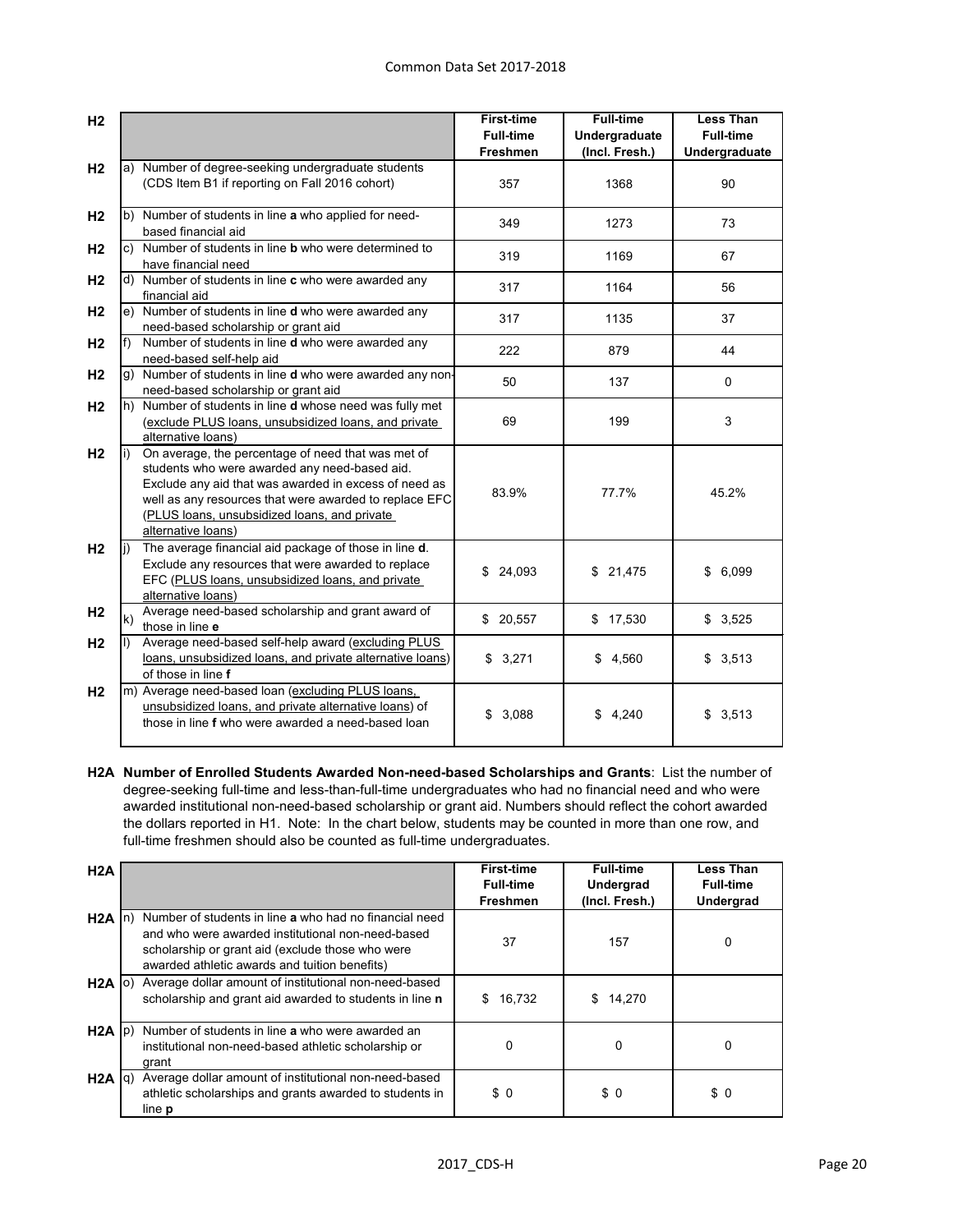#### **H3** Incorporated into H1 above.

Include: \* 2017 undergraduate class: all students who started at your institution as first- time students and received a bachelor's degree between July 1, 2016 and June 30, 2017. \* only loans made to students who borrowed while enrolled at your institution. \* co-signed loans. Exclude: \* students who transferred in. \* money borrowed at other institutions. \* parent loans \* students who did not graduate or who graduated with another degree or certificate (but no bachelor's degree) **H4 177 H5 H5** a) Any loan program: Federal Perkins, Federal Stafford Subsidized and Unsubsidized, institutional, state, private loans that your institution is aware of, etc. Include both Federal Direct Student Loans and Federal Family Education Loans. 144 | 81.00% | \$22,804 b) Federal loan programs: Federal Perkins, Federal Stafford Subsidized and Unsubsidized. Include both Federal Direct Student Loans and Federal Family Education Loans. 144 | 81.00% | \$19,106 c) Institutional loan programs.  $\begin{array}{ccc} \hline \text{c} & 0 & 0.00\% \end{array}$  50 d) State loan programs.  $\begin{array}{cccc} 0 & 0 & 0.00\% & \end{array}$  \$0 **Source/Type of Loan Number in the class (defined in H4 above) who borrowed from the types of loans specified in the first column Percent of the class (defined above) who borrowed from the types of loans specified in the first column (nearest 1%) Average perundergraduateborrower cumulative principal borrowed from the types of loans specified in the first column (nearest \$1) Note:** These are the graduates and loan types to include and exclude in order to fill out CDS H4 and H5. Provide the number of students in the 2017 undergraduate class who started at your institution as first-time students and received a bachelor's degree between July 1, 2016 and June 30, 2017. Exclude students who transferred into your institution Number and percent of students in class (defined in H4 above) borrowing from federal, non-federal, and any loan sources, and the average (or mean) amount borrowed. NOTE: The "Average per-undergraduate-borrower cumulative principal borrowed," is designed to provide better information about student borrowing from federal and nonfederal (institutional, state, commercial) sources. The numbers, percentages, and averages for each row should be based only on the loan source specified for the particular row. For example, the federal loans average (row b) should only be the cumulative average of federal loans and the private loans average (row e) should only be the cumulative average of private loans.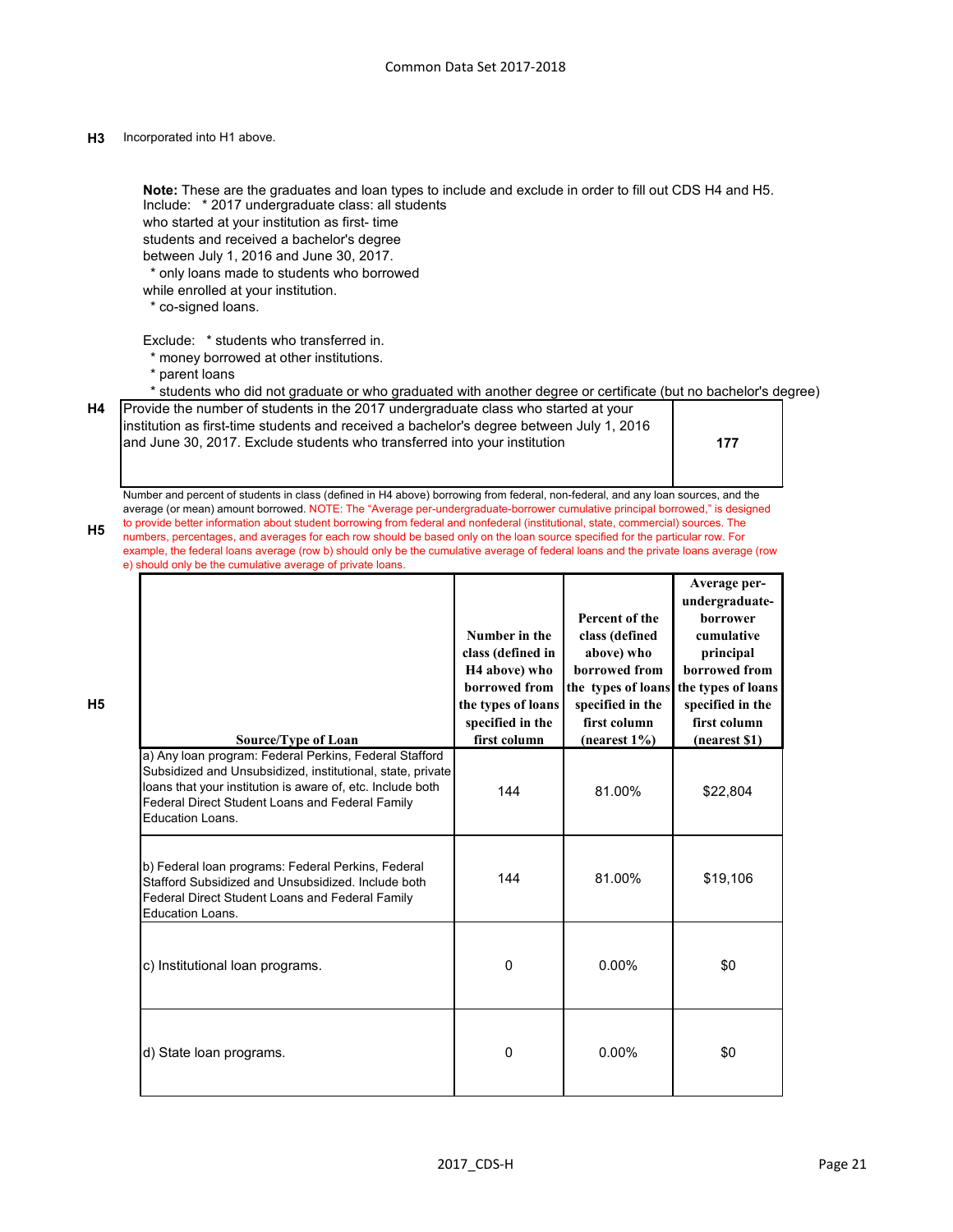| e) Private student loans made by a bank or lender. | 25 | 14.00% | \$21,301 |  |
|----------------------------------------------------|----|--------|----------|--|
|                                                    |    |        |          |  |

## **Aid to Undergraduate Degree-seeking Nonresident Aliens** (Note: Report numbers and

dollar amounts for the same academic year checked in item H1.)

**H6** Indicate your institution's policy regarding institutional scholarship and grant aid for undergraduate degreeseeking nonresident aliens:

| H6        | Institutional need-based scholarship or grant aid is available     |  |
|-----------|--------------------------------------------------------------------|--|
| <b>H6</b> | Institutional non-need-based scholarship or grant aid is available |  |
| <b>H6</b> | Institutional scholarship or grant aid is not available            |  |

| H <sub>6</sub> | If institutional financial aid is available for undergraduate degree-seeking nonresident<br>aliens, provide the number of undergraduate degree-seeking nonresident aliens who were<br>awarded need-based or non-need-based aid: | 21       |
|----------------|---------------------------------------------------------------------------------------------------------------------------------------------------------------------------------------------------------------------------------|----------|
| H <sub>6</sub> | Average dollar amount of institutional financial aid awarded to undergraduate degree-<br>seeking nonresident aliens:                                                                                                            | \$11,270 |

**H6** Total dollar amount of institutional financial aid awarded to undergraduate degree-seeking \$236,660<br>Incarceident eligne: nonresident aliens:

**H7** Check off all financial aid forms nonresident alien first-year financial aid applicants must submit:

| H7        | Institution's own financial aid form                        |  |
|-----------|-------------------------------------------------------------|--|
| H7        | <b>CSS/Financial Aid PROFILE</b>                            |  |
| H7        | International Student's Financial Aid Application           |  |
| <b>H7</b> | International Student's Certification of Finances           |  |
| <b>H7</b> | Other (specify):                                            |  |
|           | Complete admission process to be accepted as degree-seeking |  |
|           |                                                             |  |

## **Process for First-Year/Freshman Students**

**H8** Check off all financial aid forms domestic first-year (freshman) financial aid applicants must submit:

| H <sub>8</sub> | <b>FAFSA</b>                         |  |
|----------------|--------------------------------------|--|
| H <sub>8</sub> | Institution's own financial aid form |  |
| H <sub>8</sub> | <b>CSS/Financial Aid PROFILE</b>     |  |
| H <sub>8</sub> | State aid form                       |  |
| H <sub>8</sub> | Noncustodial PROFILE                 |  |
| H <sub>8</sub> | <b>Business/Farm Supplement</b>      |  |
| H <sub>8</sub> | Other (specify):                     |  |
|                |                                      |  |

**H9** Indicate filing dates for first-year (freshman) students:

| <b>H9</b>      | Priority date for filing required financial aid forms:                     | 12/1 |
|----------------|----------------------------------------------------------------------------|------|
| H <sub>9</sub> | Deadline for filing required financial aid forms:                          | 6/1  |
| H9             | No deadline for filing required forms (applications processed on a rolling |      |
|                | <b>Ibasis</b> ):                                                           |      |

**H10** Indicate notification dates for first-year (freshman) students (answer a or b):

|                 | <b>H10</b> $ a $ Students notified on or about (date): |                                                |       |    |
|-----------------|--------------------------------------------------------|------------------------------------------------|-------|----|
| H <sub>10</sub> |                                                        |                                                | Yes   | No |
|                 |                                                        | $H10$ b) Students notified on a rolling basis: |       |    |
| H <sub>10</sub> |                                                        | If yes, starting date:                         | 12/15 |    |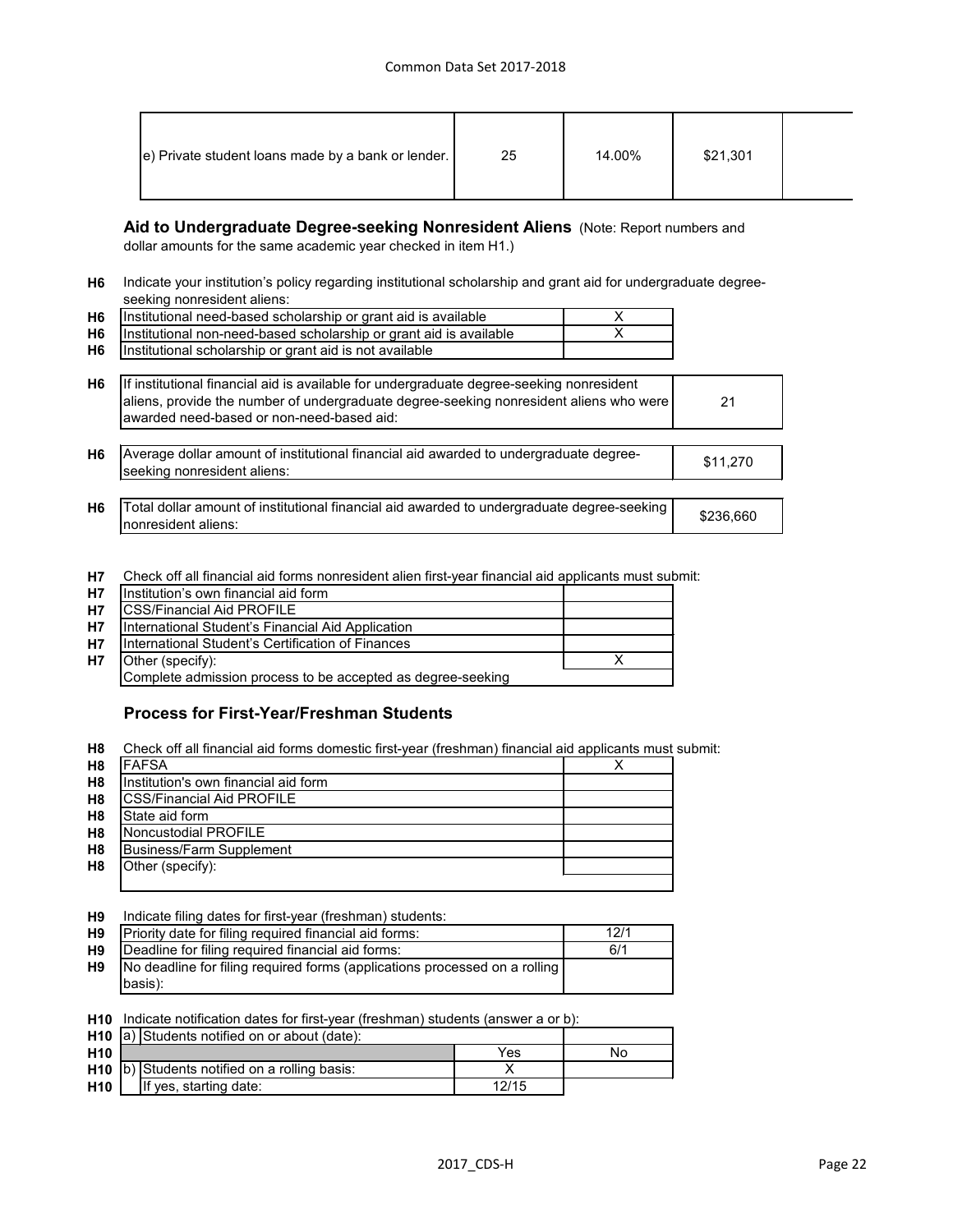**H11** Indicate reply dates:

| H11 Students must reply by (date): |                        |  |
|------------------------------------|------------------------|--|
| <b>H11</b> or within               | weeks of notification. |  |

# **Types of Aid Available**

Please check off all types of aid available to undergraduates at your institution:

**H12** Loans

**H12** FEDERAL DIRECT STUDENT LOAN PROGRAM (DIRECT LOAN)

| <b>H12</b> Direct Subsidized Stafford Loans   |  |
|-----------------------------------------------|--|
| <b>H12</b> Direct Unsubsidized Stafford Loans |  |
| <b>H12</b> Direct PLUS Loans                  |  |

| <b>H12</b>   Federal Perkins Loans                    |  |
|-------------------------------------------------------|--|
| <b>H12</b>   Federal Nursing Loans                    |  |
| <b>H12</b> State Loans                                |  |
| H12 College/university loans from institutional funds |  |
| <b>H12</b> Other (specify):                           |  |
|                                                       |  |

## **H13** Scholarships and Grants

|                 | H13 NEED-BASED:                                                      |  |
|-----------------|----------------------------------------------------------------------|--|
| H <sub>13</sub> | <b>Federal Pell</b>                                                  |  |
| H <sub>13</sub> | ISEOG                                                                |  |
| H <sub>13</sub> | State scholarships/grants                                            |  |
| H <sub>13</sub> | <b>Private scholarships</b>                                          |  |
| H <sub>13</sub> | College/university scholarship or grant aid from institutional funds |  |
| H13             | United Negro College Fund                                            |  |
| H13             | <b>Federal Nursing Scholarship</b>                                   |  |
| H <sub>13</sub> | Other (specify):                                                     |  |
|                 |                                                                      |  |

**H14** Check off criteria used in awarding institutional aid. Check all that apply.

| H14             |                          | Non-Need Based | Need-Based |
|-----------------|--------------------------|----------------|------------|
| H <sub>14</sub> | Academics                | х              |            |
| H <sub>14</sub> | Alumni affiliation       | X              |            |
| H <sub>14</sub> | Art                      |                |            |
| H <sub>14</sub> | <b>Athletics</b>         |                |            |
| H <sub>14</sub> | Job skills               |                |            |
| H <sub>14</sub> | <b>ROTC</b>              |                |            |
| H <sub>14</sub> | Leadership               |                |            |
| H <sub>14</sub> | Minority status          |                |            |
| H <sub>14</sub> | Music/drama              | Χ              |            |
| H <sub>14</sub> | Religious affiliation    | Χ              |            |
| H <sub>14</sub> | State/district residency |                |            |

**H15** If your institution has recently implemented any major financial aid policy, program, or initiative to make your institution more affordable to incoming students such as replacing loans with grants, or waiving costs for families below a certain income level please provide details below: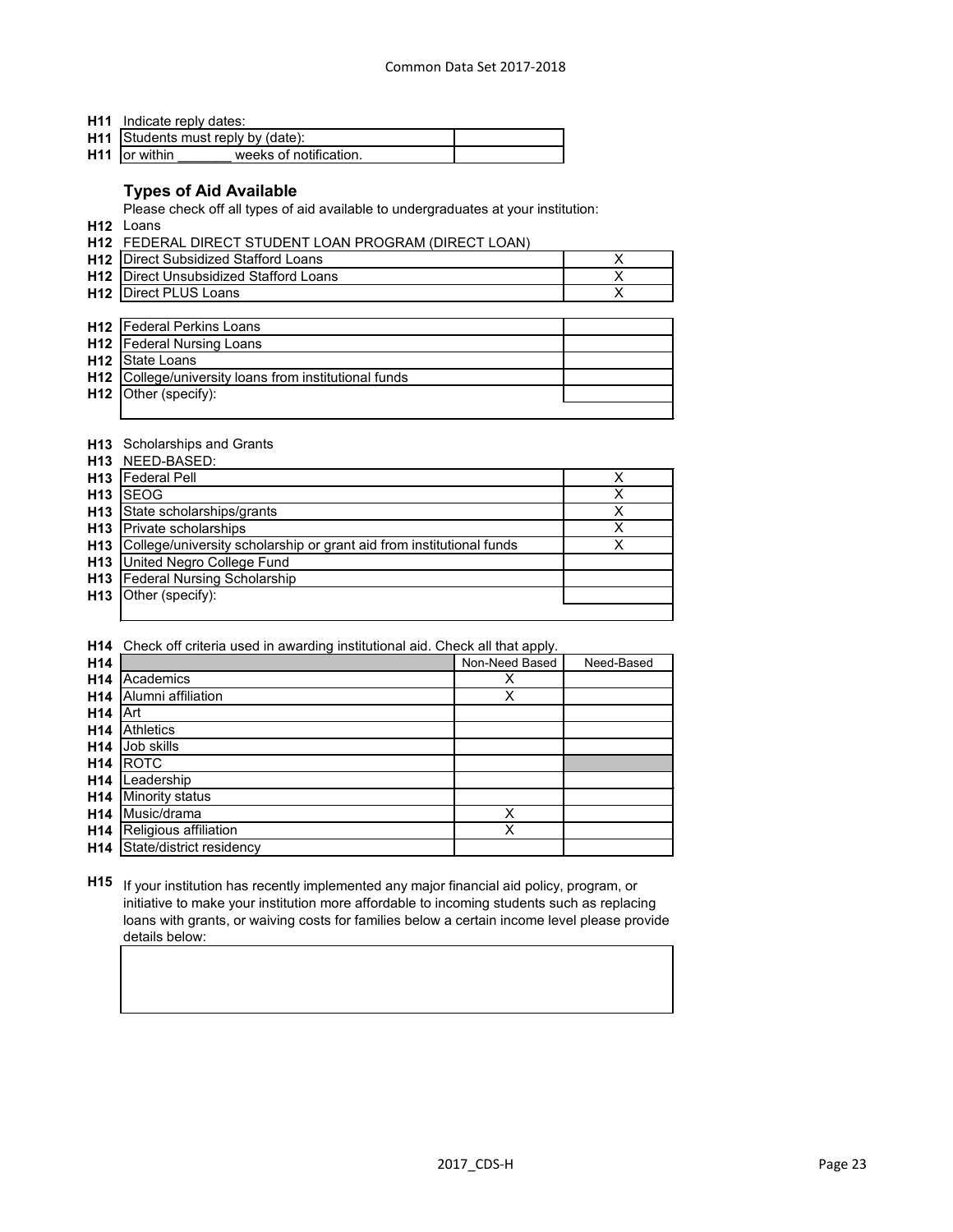# **I. INSTRUCTIONAL FACULTY AND CLASS SIZE**

# **Please report the number of instructional faculty members in each category for Fall 2017. Include faculty who are on your institution's payroll on the census date your institution uses for**

#### **I1 IPEDS/AAUP.**

The following definition of full-time instructional faculty is used by the American Association of University Professors (AAUP) in its annual Faculty Compensation Survey (the part time definitions are not used by AAUP). Instructional Faculty is defined as those members of the instructional-research staff whose major regular assignment is instruction, including those with released time for research. Use the chart below to determine inclusions and exclusions:

|                                                                                                                                                                                                                                          | Full-time | Part-time                                                                       |
|------------------------------------------------------------------------------------------------------------------------------------------------------------------------------------------------------------------------------------------|-----------|---------------------------------------------------------------------------------|
| (a) instructional faculty in preclinical and clinical medicine, faculty who are not paid (e.g.,<br>those who donate their services or are in the military), or research-only faculty, post-<br>doctoral fellows, or pre-doctoral fellows | Exclude   | Include only if<br>they teach one<br>or more non-<br>clinical credit<br>courses |
| (b) administrative officers with titles such as dean of students, librarian, registrar, coach,<br>and the like, even though they may devote part of their time to classroom instruction and<br>may have faculty status                   | Exclude   | Include if they<br>teach one or<br>more non-<br>clinical credit<br>courses      |
| (c) other administrators/staff who teach one or more non-clinical credit courses even<br>though they do not have faculty status                                                                                                          | Exclude   | Include                                                                         |
| (d) undergraduate or graduate students who assist in the instruction of courses, but have<br>titles such as teaching assistant, teaching fellow, and the like                                                                            | Exclude   | Exclude                                                                         |
| (e) faculty on sabbatical or leave with pay                                                                                                                                                                                              | Include   | Exclude                                                                         |
| (f) faculty on leave without pay                                                                                                                                                                                                         | Exclude   | Exclude                                                                         |
| (g) replacement faculty for faculty on sabbatical leave or leave with pay                                                                                                                                                                | Exclude   | Include                                                                         |

*Full-time instructional faculty:* faculty employed on a full-time basis for instruction (including those with released time for research)

*Part-time instructional faculty:* Adjuncts and other instructors being paid solely for part-time classroom instruction. Also includes full-time faculty teaching less than two semesters, three quarters, two trimesters, or two four-month sessions. Employees who are not considered full-time instructional faculty but who teach one or more non-clinical credit courses may be counted as part-time faculty.

*Minority faculty: includes faculty who designate themselves as Black, non-Hispanic; American Indian or Alaska Native; Asian, Native Hawaiian or other Pacific Islander, or Hispanic.* 

*Doctorate: includes such degrees as Doctor of Philosophy, Doctor of Education, Doctor of Juridical Science, and Doctor of Public Health in any field such as arts, sciences, education, engineering, business, and public administration. Also*  includes terminal degrees formerly designated as "first professional," including dentistry (DDS or DMD), medicine (MD), *optometry (OD), osteopathic medicine (DO), pharmacy (DPharm or BPharm), podiatric medicine (DPM), veterinary medicine (DVM), chiropractic (DC or DCM), or law (JD).*

*Terminal degree:* the highest degree in a field: example, M. Arch (architecture) and MFA (master of fine arts).

| $\mathsf{I}$ |   |                                                         | Full-Time | Part-Time | Total      |
|--------------|---|---------------------------------------------------------|-----------|-----------|------------|
| $\mathsf{I}$ | a | Total number of instructional faculty                   | 252       | 250       | 502        |
| $\mathsf{I}$ |   | Total number who are members of minority groups         | 34        | 35        | 69         |
| $\mathsf{I}$ |   | Total number who are women                              | 136       | 152       | 288        |
| $\mathsf{I}$ |   | Total number who are men                                | 116       | 98        | 214        |
| $\mathsf{I}$ | e | Total number who are nonresident aliens (international) |           |           | 11         |
|              |   | Total number with doctorate, or other terminal degree   |           |           |            |
| $\mathsf{I}$ |   |                                                         | 187       | 108       | <b>295</b> |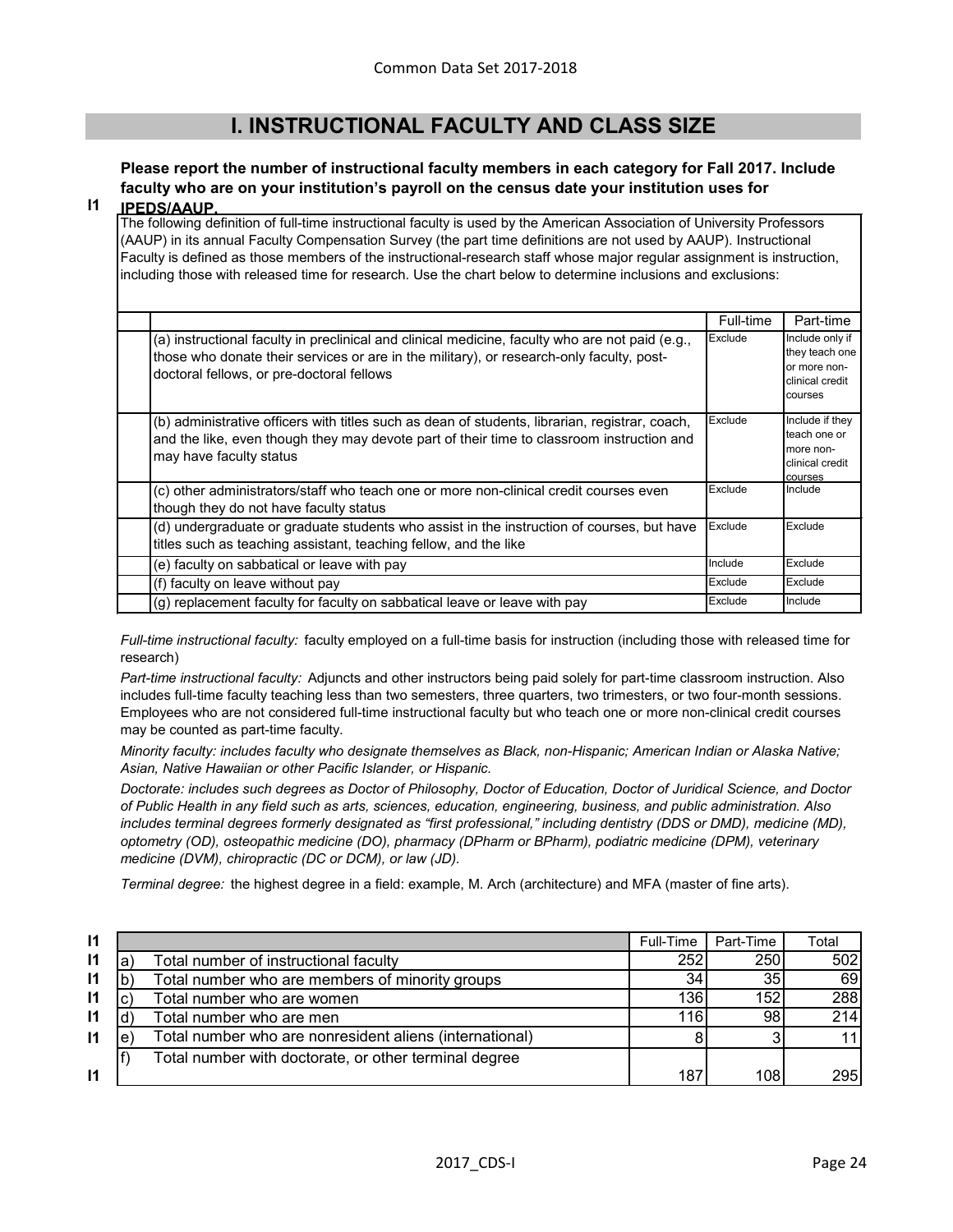|              | g) | Total number whose highest degree is a master's but not a terminal |     |     |     |
|--------------|----|--------------------------------------------------------------------|-----|-----|-----|
| $\mathbf{I}$ |    | master's                                                           | 64  | 137 | 201 |
| $\mathsf{I}$ |    | Total number whose highest degree is a bachelor's                  |     |     |     |
|              |    | Total number whose highest degree is unknown or other (Note:       |     |     |     |
| $\mathbf{I}$ |    | <u>Items f, q, h, and i must sum up to item a.)</u>                |     |     |     |
|              |    | Total number in stand-alone graduate/ professional programs in     |     |     |     |
| $\mathbf{I}$ |    | which faculty teach virtually only graduate-level students         | 161 | 134 | 295 |

#### **I2 Student to Faculty Ratio**

Report the Fall 2017 ratio of full-time equivalent students (full-time plus 1/3 part time) to full-time equivalent instructional faculty (full time plus 1/3 part time). In the ratio calculations, exclude both faculty and students in stand-alone graduate or professional programs such as medicine, law, veterinary, dentistry, social work, business, or public health in which faculty teach virtually only graduate-level students. Do not count undergraduate or graduate student teaching assistants as faculty.

| 12 | <b>Fall 2016 Student to Faculty ratio</b> | 0Ito | on.<br>(based | 1336 students   |
|----|-------------------------------------------|------|---------------|-----------------|
|    |                                           |      | and           | 130   faculty). |

#### **I3 Undergraduate Class Size**

**I3**

In the table below, please use the following definitions to report information about the size of classes and class sections offered in the Fall 2017 term.

*Class Sections:* A class section is an organized course offered for credit, identified by discipline and number, meeting at a stated time or times in a classroom or similar setting, and not a subsection such as a laboratory or discussion session. Undergraduate class sections are defined as any sections in which at least one degree-seeking undergraduate student is enrolled for credit. Exclude distance learning classes and noncredit classes and individual instruction such as dissertation or thesis research, music instruction, or one-to-one readings. Exclude students in independent study, co-operative programs, internships, foreign language taped tutor sessions, practicums, and all students in one-on-one classes. Each class section should be counted only once and should not be duplicated because of course catalog cross-listings.

*Class Subsections:* A class subsection includes any subsection of a course, such as laboratory, recitation, and discussion subsections that are supplementary in nature and are scheduled to meet separately from the lecture portion of the course. Undergraduate subsections are defined as any subsections of courses in which degree-seeking undergraduate students enrolled for credit. As above, exclude noncredit classes and individual instruction such as dissertation or thesis research, music instruction, or one-to-one readings. Each class subsection should be counted only once and should not be duplicated because of cross-listings.

Using the above definitions, please report for each of the following class-size intervals the number of class sections and class subsections offered in Fall 2017. For example, a lecture class with 800 students who met at another time in 40 separate labs with 20 students should be counted once in the "100+" column in the class section column and 40 times under the "20-29" column of the class subsections table.

| 13 |                   |         |         |           | Undergraduate Class Size (provide numbers) |       |       |        |       |
|----|-------------------|---------|---------|-----------|--------------------------------------------|-------|-------|--------|-------|
| 13 | <b>CLASS</b>      | $2 - 9$ | $10-19$ | $20 - 29$ | $30 - 39$                                  | 40-49 | 50-99 | $100+$ | Total |
| 13 | <b>SECTIONS</b>   | 269     | 219     | 90        | 29                                         |       |       |        | 609   |
|    |                   |         |         |           |                                            |       |       |        |       |
| 13 | <b>CLASS SUB-</b> | $2 - 9$ | $10-19$ | $20 - 29$ | 30-39                                      | 40-49 | 50-99 | $100+$ | Total |
| 13 | <b>SECTIONS</b>   |         |         |           |                                            |       |       |        |       |

#### **Number of Class Sections with Undergraduates Enrolled**